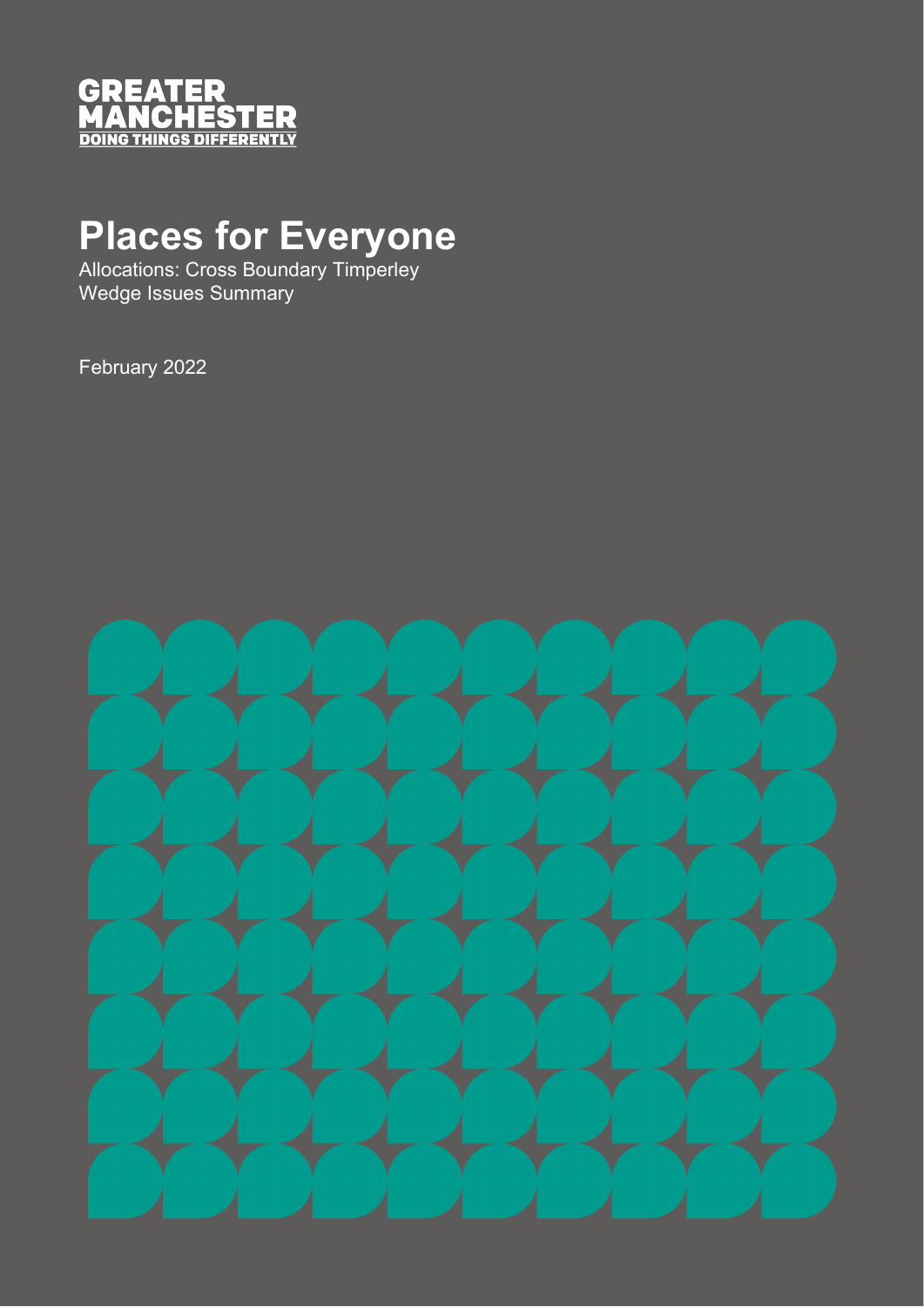# **Chapter 11 – Allocations: Cross-Boundary Strategic Allocations**

A summary of the issues raised in relation to the policies within PfE 2021 Chapter 11 and the relevant respondents to PfE 2021 is set out below:

# **PfE 2021 Policy JP Allocation 3.2 Timperley Wedge**

Katherine Worsley

Bernie Burns

Gary Swannell

Warburton Parish Council

| <b>Row</b> | Summary of issues raised to PfE 2021                               | Summary response to issues raised to PfE 2021                               |  |
|------------|--------------------------------------------------------------------|-----------------------------------------------------------------------------|--|
|            | Principle / scale of development:                                  |                                                                             |  |
| JPA 3.2.1  | More housing is not needed in the area, it could better be         | The site is needed to meet housing needs and has been proposed for          |  |
|            | provided in other urban areas in Trafford, Carrington and GM.      | allocation in line with the Growth and Spatial Options Paper [02.01.10]     |  |
|            |                                                                    | and the Site Selection Background Paper [03.04.01]. More detail is set      |  |
|            |                                                                    | out within section 5 of the JPA3.2 Timperley Wedge Allocation Topic         |  |
|            |                                                                    | Paper [10.01.58]. The Plan as proposed is therefore considered sound        |  |
|            |                                                                    | and no change is necessary.                                                 |  |
| JPA 3.2.2  | Lack of evidence that the allocation can be delivered in the plan  | It is considered the allocation can be delivered in line with industry best |  |
|            | period because of a lack of certainty with regard to the timing of | practice as set out in more detail in section 27.0 of the JPA3.2 Timperley  |  |
|            | the phasing.                                                       | Wedge Allocation Topic Paper [10.01.58] and the Masterplan for the          |  |
|            | Delivery concerns due to significant housing numbers, and          | Timperley Wedge Allocation [10.01.23].                                      |  |
|            | complications of many landowners, road infrastructure, open        |                                                                             |  |
|            | space, master planning and HS2. Concerned that development         | The allocation is not dependant on HS2. This is set out in more detail in   |  |
|            | is dependent on HS2 which may not happen.                          | the Masterplan for the Timperley Wedge Allocation [10.01.23]. Section 6     |  |
|            |                                                                    | of the Masterplan sets out an option for development without HS2.           |  |
|            |                                                                    | The Plan as proposed is therefore considered sound and no change is         |  |
|            |                                                                    | necessary.                                                                  |  |
| JPA 3.2.3  | Wait until effects of the coronavirus pandemic and Brexit are      | The development proposed in the Plan has been informed by the               |  |
|            | known before proposing development.                                | Employment Land Needs in Greater Manchester [05.01.02] and COVID-           |  |
|            |                                                                    | 19 and Places for Everyone Growth Options [05.01.03].                       |  |
|            |                                                                    | The Plan as proposed is therefore considered sound and no change is         |  |
|            |                                                                    | necessary.                                                                  |  |
| JPA 3.2.4  | Land adjacent to Manchester Airport HS2 station is a               | <b>Noted</b>                                                                |  |
|            | sustainable well connected location for housing and                |                                                                             |  |
|            | employment development.                                            |                                                                             |  |

Cheshire Masonic Properties Ltd

Alun Davies

PD Northern Steels

Gerard Dolan

Katherine Worsley Mark Fish Bernie Burns David Brownhill

Gerard Dolan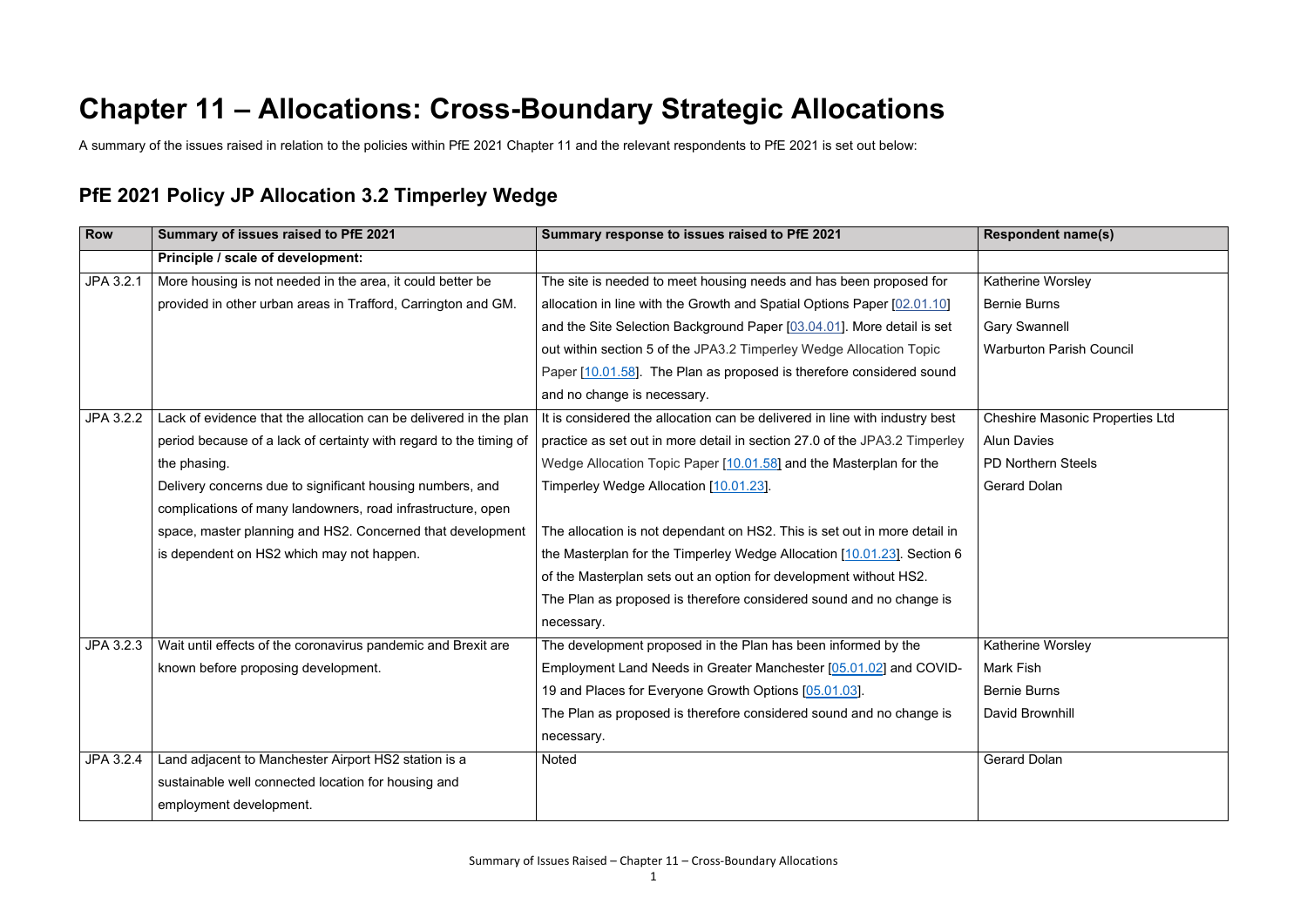| <b>Row</b> | Summary of issues raised to PfE 2021                               | Summary response to issues raised to PfE 2021                            | <b>Respondent name(s)</b>    |
|------------|--------------------------------------------------------------------|--------------------------------------------------------------------------|------------------------------|
| JPA 3.2.5  | Support for the development of land at 39 Clay Lane, Thorley       | <b>Noted</b>                                                             | <b>Ted Shorto</b>            |
|            | Lane site and a site north of Dobbinetts Lane.                     |                                                                          | Harlex                       |
|            | Thorley Lane can deliver in the early part of the plan period.     |                                                                          | <b>Alun Davies</b>           |
|            |                                                                    |                                                                          | <b>Dobinetts Regen</b>       |
| JPA 3.2.6  | Supportive of the policy wording. Support for the allocation to    | Noted                                                                    | The Cartilage Family         |
|            | meet housing need and the policy to provide a clear future         |                                                                          | <b>Bowdon Rugby Club</b>     |
|            | strategic direction.                                               |                                                                          | Miri Roshni                  |
|            |                                                                    |                                                                          | J M Gibney                   |
|            |                                                                    |                                                                          | W R Halman                   |
|            |                                                                    |                                                                          | C L Halman                   |
|            |                                                                    |                                                                          | F I Carless                  |
|            |                                                                    |                                                                          | <b>Ted Shorto</b>            |
|            |                                                                    |                                                                          | <b>Manchester University</b> |
|            |                                                                    |                                                                          | <b>Historic England</b>      |
| JPA 3.2.7  | Trafford should not just rely on two allocations. These should     | In line with the NPPF, the Plan seeks to promote the development of      | <b>Alun Davies</b>           |
|            | be supplemented and supported with other smaller, viable sites     | brownfield land within the urban area and to use land efficiently. The   | <b>PD Northern Steels</b>    |
|            | within the wider south Trafford area.                              | approach to growth and spatial distribution is set out in the Growth and |                              |
|            |                                                                    | Spatial Options Paper [02.01.10] and the Site Selection Background       |                              |
|            |                                                                    | Paper [03.04.01].                                                        |                              |
|            |                                                                    | The Plan as proposed is therefore considered sound and no change is      |                              |
|            |                                                                    | necessary.                                                               |                              |
| JPA 3.2.8  | Merging the character of different residential areas together will | Policy JPA 3.2 criteria 3 sets out a requirement for new development to  | <b>Save Greater Manche</b>   |
|            | cause Timperley to lose its identity and appeal.                   | be integrated with existing development to respect its character.        | <b>Bernie Burns</b>          |
|            |                                                                    | The Plan as proposed is therefore considered sound and no change is      |                              |
|            |                                                                    | necessary.                                                               |                              |
| JPA 3.2.9  | Need sufficient evidence to justify the allocation.                | Proportionate evidence gathering has been undertaken to inform and       | <b>Mark Fish</b>             |
|            |                                                                    | justify the proposed allocation and has been made available. Details of  |                              |
|            |                                                                    | this can be found in the Timperley Wedge Topic Paper [10.01.58].         |                              |
|            |                                                                    | The Plan as proposed is therefore considered sound and no change is      |                              |
|            |                                                                    | necessary.                                                               |                              |

| <b>Respondent name(s)</b>                  |
|--------------------------------------------|
| <b>Ted Shorto</b>                          |
| Harlex                                     |
| <b>Alun Davies</b>                         |
| <b>Dobinetts Regen</b>                     |
| The Cartilage Family                       |
| <b>Bowdon Rugby Club</b>                   |
| Miri Roshni                                |
| J M Gibney                                 |
| W R Halman                                 |
| C L Halman                                 |
| F I Carless                                |
| <b>Ted Shorto</b>                          |
| <b>Manchester University Hospitals NHS</b> |
| <b>Historic England</b>                    |
| <b>Alun Davies</b>                         |
| <b>PD Northern Steels</b>                  |
|                                            |
|                                            |
|                                            |
|                                            |
|                                            |
| Save Greater Manchester Green Belt         |
| <b>Bernie Burns</b>                        |
|                                            |
|                                            |
| <b>Mark Fish</b>                           |
|                                            |
|                                            |
|                                            |
|                                            |
|                                            |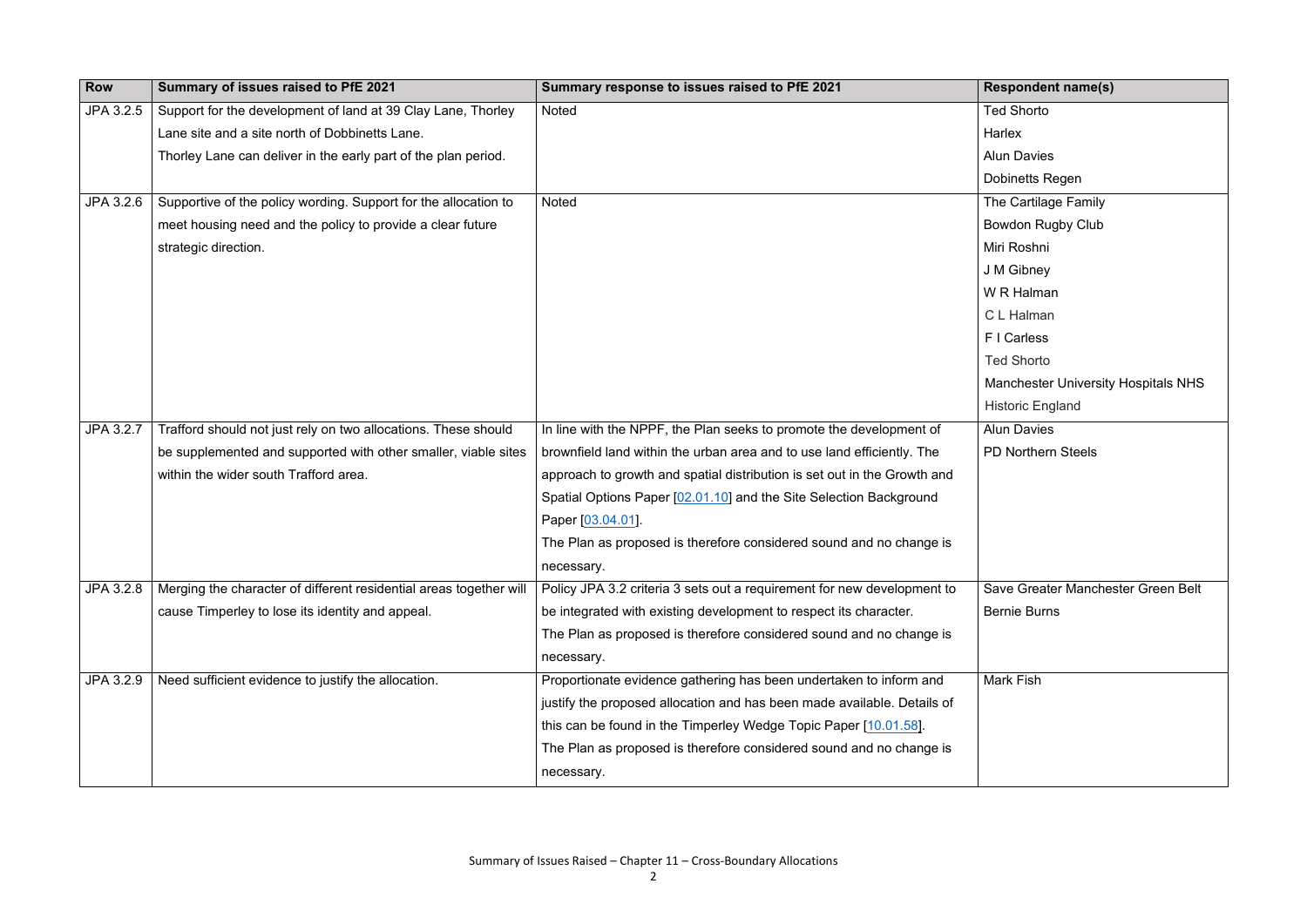## CPRE

Caroline Davies

| <b>Row</b> | Summary of issues raised to PfE 2021                                | Summary response to issues raised to PfE 2021                                 |  |
|------------|---------------------------------------------------------------------|-------------------------------------------------------------------------------|--|
| <b>JPA</b> | Consider the cumulative impact on infrastructure for all the        | Each allocation must meet the needs of its own infrastructure                 |  |
| 3.2.10     | development for Medipark, Timperley Wedge and Airport               | requirements in line with Policy JP-D2. Cumulative transport impacts of       |  |
|            | developments.                                                       | the allocations have been considered in the Transport Locality                |  |
|            |                                                                     | Assessments Cross boundary [09.01.07] and Transport Locality                  |  |
|            |                                                                     | Assessments Addendum [09.01.19].                                              |  |
|            |                                                                     | The Plan as proposed is therefore considered sound and no change is           |  |
|            |                                                                     | necessary.                                                                    |  |
| JPA3.2.11  | Concerned that there is insufficient commercial, industrial, retail | Infrastructure requirements are highlighted in the Timperley Wedge policy     |  |
|            | and social development in Timperley and surrounding                 | JPA 3.2 and all development will be expected to contribute to the             |  |
|            | boroughs to support the Development.                                | provision of additional school places, health care facilities etc. A new      |  |
|            |                                                                     | Local Centre will provide local shopping facilities. More details of this can |  |
|            |                                                                     | be found in the Timperley Wedge Topic Paper [10.01.58] and the                |  |
|            |                                                                     | Masterplan for the Timperley Wedge Allocation [10.01.23].                     |  |
|            |                                                                     | The Plan as proposed is therefore considered sound and no change is           |  |
|            |                                                                     | necessary.                                                                    |  |
| JPA3.2.12  | The policy is unduly detailed and prescriptive.                     | Timperley Wedge is a strategically important allocation for Greater           |  |
|            |                                                                     | Manchester, and is a significant opportunity to deliver a site for            |  |
|            |                                                                     | substantial housing and employment development. Given the scale of the        |  |
|            |                                                                     | development proposed, it is important that the key policy principles are      |  |
|            |                                                                     | embedded within the allocation from the outset.                               |  |
|            |                                                                     | The Plan as proposed is therefore considered sound and no change is           |  |
|            |                                                                     | necessary.                                                                    |  |
| JPA3.2.13  | A detailed masterplan, and technical assessments, for each          | A concept Masterplan for the Timperley Wedge Allocation [10.01.23] has        |  |
|            | allocation is not available.                                        | been produced to demonstrate that the site is deliverable within the plan     |  |
|            |                                                                     | period, including indicative phasing of development. Criteria 1 of Policy     |  |
|            |                                                                     | JPA3.2 requires a detailed masterplan/SPD to be adopted prior to              |  |
|            |                                                                     | delivery of the site. More technical assessments will be produced to          |  |
|            |                                                                     | inform these, and will be required alongside any future planning              |  |
|            |                                                                     | application(s).                                                               |  |
|            |                                                                     | The Plan as proposed is therefore considered sound and no change is           |  |
|            |                                                                     | necessary.                                                                    |  |
|            | <b>Housing</b>                                                      |                                                                               |  |

The Cartilage Family Bowdon Rugby Club Miri Roshni J M Gibney W R Halman

C L Halman

F I Carless

Alun Davies

PD Northern Steels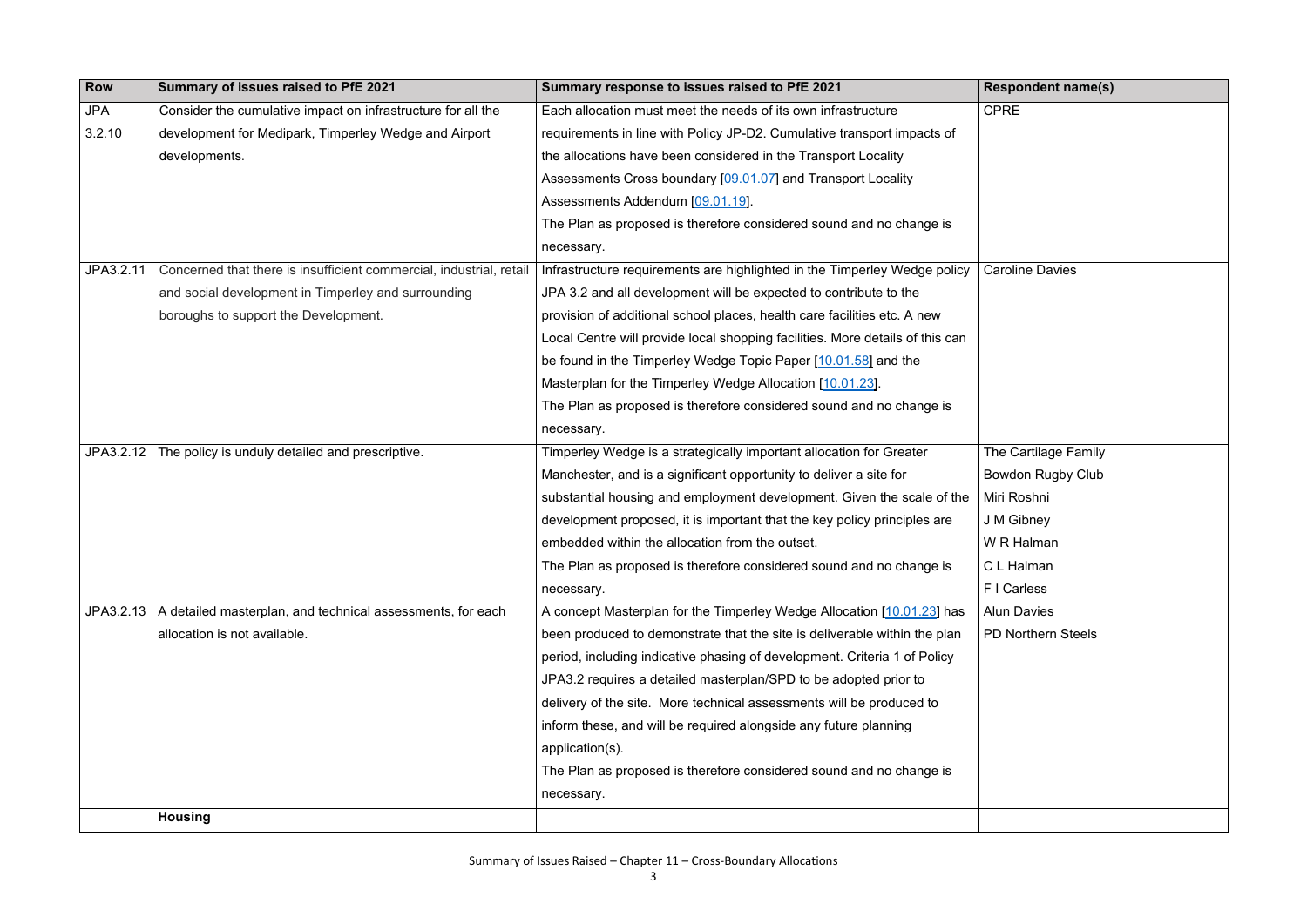Katherine Worsley

Cheshire Masonic Properties Ltd

| <b>Row</b> | Summary of issues raised to PfE 2021                               | Summary response to issues raised to PfE 2021                                 |  |
|------------|--------------------------------------------------------------------|-------------------------------------------------------------------------------|--|
| JPA3.2.14  | There is a need for affordable housing which is suitable for first | Policy JP 3.2 sets a requirement for 45% affordable housing. A proportion     |  |
|            | time buyers.                                                       | of these will be for first time buyers in line with National Planning Policy  |  |
|            |                                                                    | on 'First Homes'.                                                             |  |
|            |                                                                    | The Plan as proposed is therefore considered sound and no change is           |  |
|            |                                                                    | necessary.                                                                    |  |
| JPA3.2.15  | Object to the boundary of residential allocation on the policy     | The residential allocation shown in picture 11.10 in PfE shows areas          |  |
|            | map including the new Masonic Centre. The New Masonic              | suitable for residential use to be integrated with existing uses. It does not |  |
|            | Centre is a community use and not residential.                     | prevent the continued use of or propose the removal/ demolition of            |  |
|            |                                                                    | existing community uses. As set out in JPA3.2 Timperley Wedge                 |  |
|            |                                                                    | Allocation Topic Paper [10.01.58] up to 80% of this land is envisaged as      |  |
|            |                                                                    | being residential.                                                            |  |
|            |                                                                    | The Plan as proposed is therefore considered sound and no change is           |  |
|            |                                                                    | necessary.                                                                    |  |
| JPA3.2.16  | There is already a lot of affordable housing in the area.          | Affordable housing has been identified in line with Trafford's Housing        |  |
|            |                                                                    | Needs Assessment (December 2019) (Trafford-HNA-2019-Final-                    |  |
|            |                                                                    | Report.pdf).                                                                  |  |
|            |                                                                    | The Plan as proposed is therefore considered sound and no change is           |  |
|            |                                                                    | necessary.                                                                    |  |
| JPA3.2.17  | Affordable housing policy is not flexible enough. Delivery of      | A Strategic Viability Assessment has been undertaken for the whole of         |  |
|            | 45% affordable housing is not deliverable/viable and hasn't        | PfE, including the allocations (see $[03.01.01 - 03.01.04]$ ). This has       |  |
|            | been justified. Policy should refer to 30-45% affordable           | demonstrated that a minimum 45% affordable housing contribution is            |  |
|            | housing which can be determined at application stage.              | viable see JPA3.2 Timperley Wedge Allocation Topic Paper [10.01.58]           |  |
|            | The evidence is considered to be high-level and relatively out of  | Viability section.                                                            |  |
|            | date. A more detailed, comprehensive, and up-to date viability     |                                                                               |  |
|            | appraisal is required that reflects different market conditions    | In addition and in line with the NPPF, it will be considered that planning    |  |
|            | affecting individual parcels/plots                                 | applications which comply with the adopted PfE will be viable, however        |  |
|            |                                                                    | NPPF paragraph 58 provides provision for applicants to demonstrate            |  |
|            |                                                                    | whether particular circumstances justify the need for a viability             |  |
|            |                                                                    | assessment at the application stage. No change is therefore required to       |  |
|            |                                                                    | Policy JP-A 3.2.                                                              |  |
|            |                                                                    | The Plan as proposed is therefore considered sound and no change is           |  |
|            |                                                                    | necessary.                                                                    |  |
|            |                                                                    |                                                                               |  |

Katherine Worsley

The Cartilage Family Bowdon Rugby Club Miri Roshni J M Gibney W R Halman C L Halman F I Carless Royal London Asset Management RLAM Prospect GB and Dobinetts Regen Mrs L Thompson Ted Shorto Harlex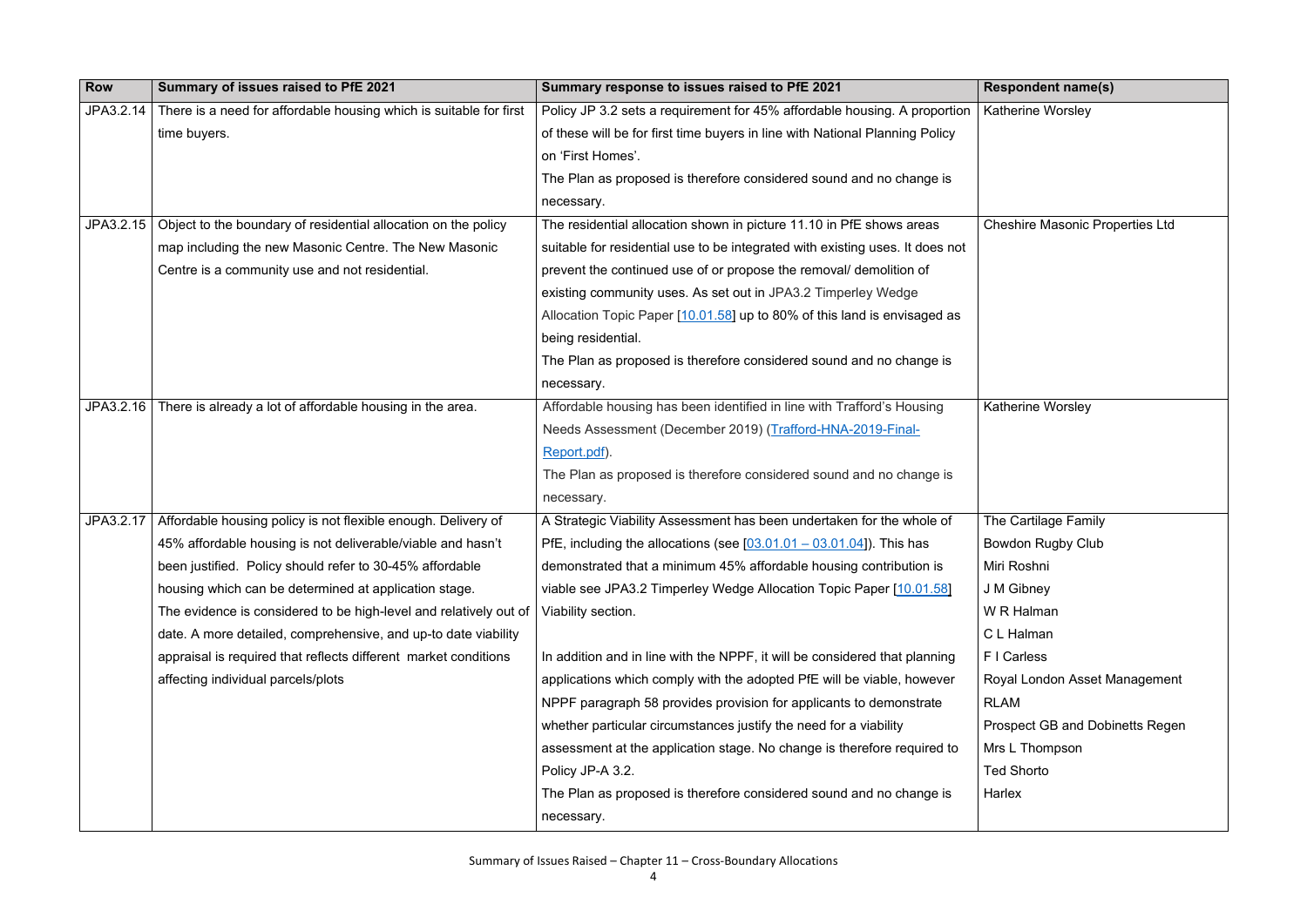| <b>Row</b> | Summary of issues raised to PfE 2021                                 | Summary response to issues raised to PfE 2021                                 | <b>Respondent name(s)</b>   |
|------------|----------------------------------------------------------------------|-------------------------------------------------------------------------------|-----------------------------|
|            |                                                                      |                                                                               |                             |
| JPA3.2.18  | The requirement for sites within the north of the allocation to      | Support noted                                                                 | The Cartilage Family        |
|            | provide an average density of 35 dph is supported.                   |                                                                               | <b>Bowdon Rugby Club</b>    |
|            |                                                                      |                                                                               | Miri Roshni                 |
|            |                                                                      |                                                                               | J M Gibney                  |
|            |                                                                      |                                                                               | W R Halman                  |
|            |                                                                      |                                                                               | C L Halman                  |
|            |                                                                      |                                                                               | F I Carless                 |
|            |                                                                      |                                                                               | <b>Greater Manchester H</b> |
| JPA3.2.19  | A density of 35dph within 800m of a designated centre is too         | All densities are an average and represent a minimum in line with             | Royal London Asset M        |
|            | low.                                                                 | recommended densities as per the PfE Chapter 7 Policy JP-H 4. More            | <b>RLAM</b>                 |
|            | Other designated centres should deliver approx 50dph due to          | detail is set out in the Masterplan for the Timperley Wedge Allocation        |                             |
|            | proximity to Metrolink and HS2 / NPR.                                | [10.01.23]                                                                    |                             |
|            | Flexibility in the policy to allow for higher densities to be        | The Plan as proposed is therefore considered sound and no change is           |                             |
|            | achieved beyond the identified distance thresholds is needed.        | necessary.                                                                    |                             |
| JPA3.2.20  | Timperley Wedge housing figure should be higher and                  | Trafford has identified sufficient housing and employment land to meet        | Royal London Asset M        |
|            | expressed as a minimum.                                              | the requirements in PfE in line with the Growth and Spatial Options Paper     | <b>RLAM</b>                 |
|            |                                                                      | [02.01.10] and the land identified is sufficient to meet them. Details of the |                             |
|            |                                                                      | housing land supply can be found in the Housing Topic Paper [06.01.03].       |                             |
|            |                                                                      | The minimum targets for employment and housing development are set            |                             |
|            |                                                                      | out in Chapters 6 and 7.                                                      |                             |
|            |                                                                      | The Plan as proposed is therefore considered sound and no change is           |                             |
|            |                                                                      | necessary.                                                                    |                             |
| JPA3.2.21  | The land at Davenport Green has the potential to                     | Numbers for different areas within the allocation are indicative as set out   | Royal London Asset M        |
|            | accommodate additional housing capacity.                             | in the Timperley Wedge masterplan [10.01.23]. They are considered to          | <b>RLAM</b>                 |
|            |                                                                      | be appropriate to meet the housing needs set out in the Growth and            |                             |
|            |                                                                      | Spatial Options Paper [02.01.10] and the need to make more efficient use      |                             |
|            |                                                                      | of land in line with paragraph 8.53 of PfE.                                   |                             |
|            |                                                                      | The Plan as proposed is therefore considered sound and no change is           |                             |
|            |                                                                      | necessary.                                                                    |                             |
| JPA3.2.22  | A proportionate/sliding roof tax to reflect individual parcels/plots | Policy JPA 3.2 criteria 12 sets out the requirement for an equalisation       | Prospect GB and Dob         |
|            | should be applied.                                                   | mechanism to be set out in the masterplan/ SPD for the allocation.            |                             |

| <b>Respondent name(s)</b>                   |
|---------------------------------------------|
|                                             |
| The Cartilage Family                        |
| <b>Bowdon Rugby Club</b>                    |
| Miri Roshni                                 |
| J M Gibney                                  |
| W R Halman                                  |
| C L Halman                                  |
| F I Carless                                 |
| <b>Greater Manchester Housing Providers</b> |
| Royal London Asset Management               |
| <b>RLAM</b>                                 |
|                                             |
|                                             |
|                                             |
|                                             |
| Royal London Asset Management               |
| <b>RLAM</b>                                 |
|                                             |
|                                             |
|                                             |
|                                             |
|                                             |
|                                             |
| Royal London Asset Management               |
| <b>RLAM</b>                                 |
|                                             |
|                                             |
|                                             |
|                                             |
|                                             |
| <b>Prospect GB and Dobinetts Regen</b>      |
|                                             |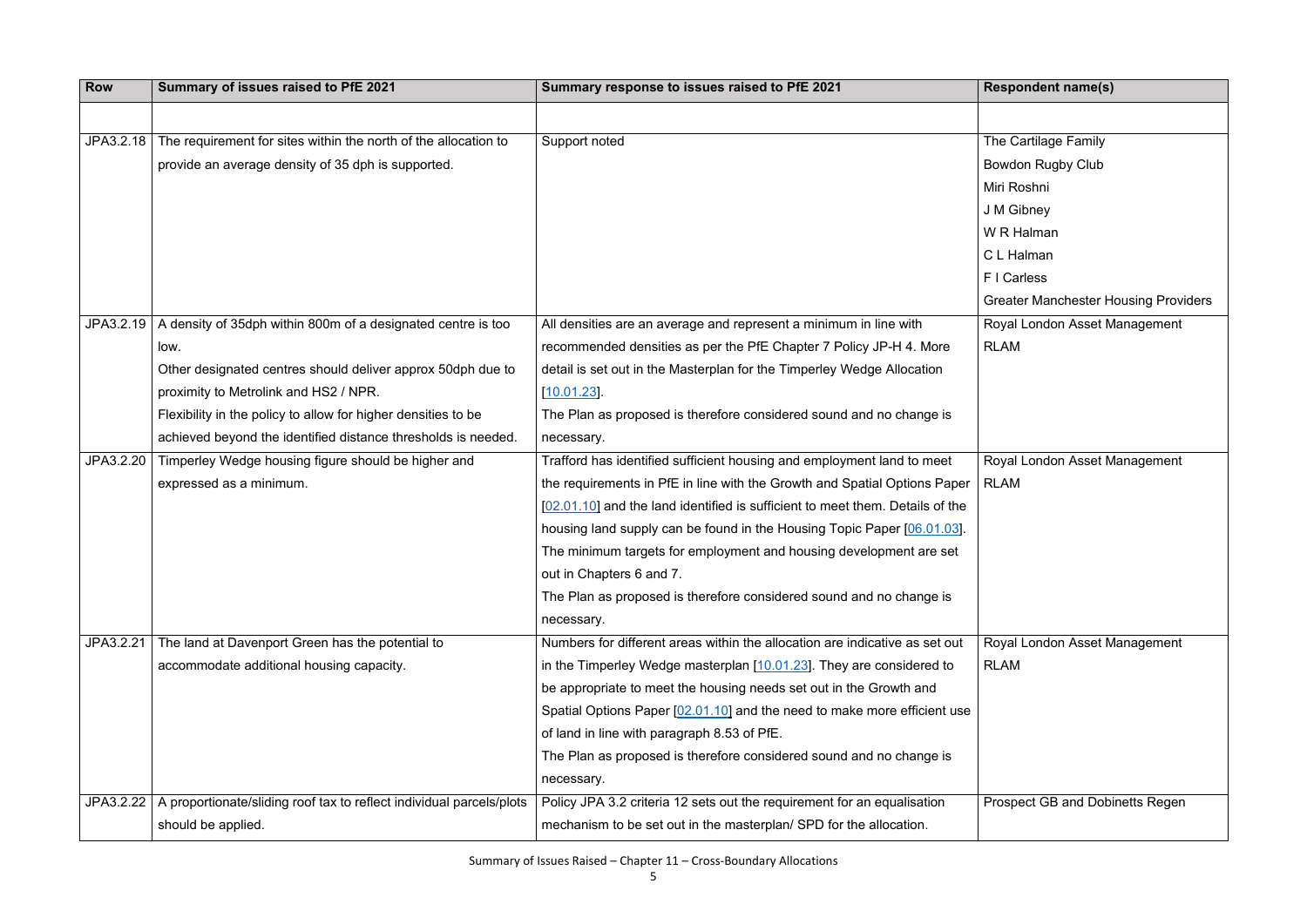Prospect GB and Dobinetts Regen

| <b>Row</b> | Summary of issues raised to PfE 2021                           | Summary response to issues raised to PfE 2021                                |
|------------|----------------------------------------------------------------|------------------------------------------------------------------------------|
|            |                                                                | The Plan as proposed is therefore considered sound and no change is          |
|            |                                                                | necessary.                                                                   |
| JPA3.2.23  | Planning obligations should not cross-fund /subsidise          | Inclusion of Timperley Wedge and Medipark as a cross boundary                |
|            | development at Medipark.                                       | allocation provides an opportunity for the integration of infrastructure for |
|            |                                                                | the allocations and the wider benefits they can bring to the local area      |
|            |                                                                | collectively. However, an equalisation mechanism as required by Policy       |
|            |                                                                | JPA 3.2 criteria 12 and the masterplan/ SPD will set out the methodology     |
|            |                                                                | for planning obligations to be distributed in a fair and proportionate way.  |
|            |                                                                | The Plan as proposed is therefore considered sound and no change is          |
|            |                                                                | necessary.                                                                   |
|            | <b>Employment and Economy:</b>                                 |                                                                              |
| JPA3.2.24  | There are enough existing empty office spaces already in the   | The level of office development proposed in the Plan has been informed       |
|            | surrounding area, and there is no evidence for the amount of   | by the Employment Land Needs in Greater Manchester [05.01.02] and            |
|            | proposed office space.                                         | COVID-19 and Places for Everyone Growth Options [05.01.03]. This land        |
|            |                                                                | is already allocated for high quality office use in the existing land supply |
|            |                                                                | as detailed in PfE Chapter 6 and in accordance with Trafford Core            |
|            |                                                                | Strategy policy R4.3 and R4.4. It will support the expansion of              |
|            |                                                                | Manchester Airport and University Hospital South Manchester. See             |
|            |                                                                | JPA3.2 Timperley Wedge Allocation Topic Paper [10.01.58].                    |
|            |                                                                | The Plan as proposed is therefore considered sound and no change is          |
|            |                                                                | necessary.                                                                   |
| JPA3.2.25  | Only a few market garden businesses remain in Sale and         | Noted                                                                        |
|            | Altrincham.                                                    |                                                                              |
|            | <b>Green Belt:</b>                                             |                                                                              |
| JPA3.2.26  | Significant objection to the loss of Green Belt land. General  | The approach to growth and spatial distribution is set out in the Growth     |
|            | concern that the level of Green Belt loss in Trafford is       | and Spatial Options Paper [02.01.10]. The PfE Plan sets out a very clear     |
|            | disproportionate considering the currently small amount of     | preference of using previously developed (brownfield) land and vacant        |
|            | Green Belt in Trafford when compared with other GM districts.  | buildings to meet development needs in line with NPPF 119. However,          |
|            | Concern that development in this area will set a precedent for | given the scale of development required to meet the objectives of the        |
|            | more housing and changes to the Green Belt in the future.      | Plan, a limited amount of development is identified on land outside of the   |
|            |                                                                | urban area on greenfield and/or Green Belt land.                             |
|            |                                                                |                                                                              |

# Martha Hughes David Brownhill Katherine Worsley

Katherine Worsley

- Gerard Dolan
- Katherine Worsley
- CPRE
- Siobhan Maskell
- Peter Christie
- Joe Allsopp
- Christine Chrystal
- Save Greater Manchester Green Belt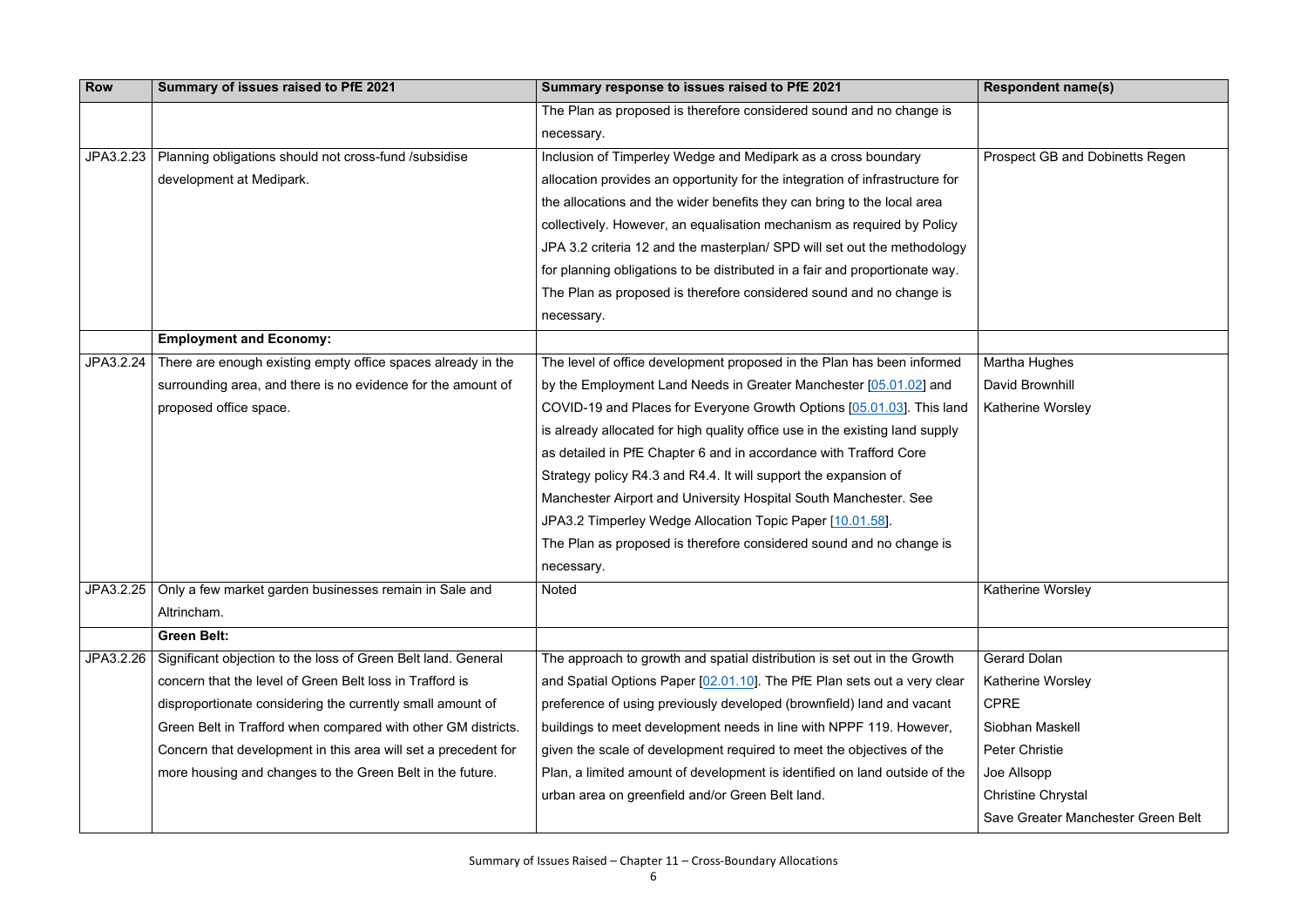| <b>Row</b> | Summary of issues raised to PfE 2021                           | Summary response to issues raised to PfE 2021                                                                                                         | <b>Respondent name(s)</b>        |
|------------|----------------------------------------------------------------|-------------------------------------------------------------------------------------------------------------------------------------------------------|----------------------------------|
|            |                                                                | A proportionate evidence base has been provided to support this                                                                                       | Martha Hughes                    |
|            |                                                                | approach. In particular, the exceptional circumstances for development                                                                                | <b>Jeremy Williams</b>           |
|            |                                                                | have been provided in the Green Belt Topic Paper Green Belt Topic                                                                                     | Amy Jourdain                     |
|            |                                                                | paper [07.01.25], for Timperley Wedge see Appendix 2 page 44.                                                                                         | David Brownhill                  |
|            |                                                                | Policy JP-G10 protects Green Belt in the future.                                                                                                      | <b>Thomas Shrubsole</b>          |
|            |                                                                | The Plan as proposed is therefore considered sound and no change is                                                                                   | <b>Bernie Burns</b>              |
|            |                                                                | necessary.                                                                                                                                            | Mark Fish                        |
|            |                                                                |                                                                                                                                                       | <b>Gary Swannell</b>             |
|            |                                                                |                                                                                                                                                       | <b>Tracy Raftery</b>             |
|            |                                                                |                                                                                                                                                       | <b>Anthony And Diane Voss</b>    |
|            |                                                                |                                                                                                                                                       | <b>Susan Theodossiadis</b>       |
| JPA3.2.27  | Green Belt is needed to separate the airport expansion from    | The Timperley Wedge allocation maintains a corridor of Green Belt to the                                                                              | <b>Gerard Dolan</b>              |
|            | Hale Barns, Timperley and Well Green.                          | west with the rural park.                                                                                                                             | Joe Allsopp                      |
|            |                                                                | The process for site selection and consideration of alternatives is set out                                                                           | Martha Hughes                    |
|            | The decision to remove Timperley Wedge Green Belt rather       | in the Site Selection Background paper $[03.04.01]$ . Appendix 9 sets out                                                                             | <b>Bernie Burns</b>              |
|            | than Green Belt closer to Hale Barns is not adequately         | the list of all sites submitted for consideration and Appendix 7 sets out a                                                                           | <b>Gary Swannell</b>             |
|            | explained.                                                     | summary of the planning assessments carried out.                                                                                                      | <b>Anthony And Diane Voss</b>    |
|            |                                                                | The Plan as proposed is therefore considered sound and no change is                                                                                   | Mark Fish                        |
|            |                                                                | necessary.                                                                                                                                            |                                  |
| JPA3.2.28  | Remove Green Belt in the south-east and allocate for           | The proposed development boundaries for the Timperley Wedge                                                                                           | 20 West                          |
|            |                                                                | development to ensure higher densities at the new local centre $\parallel$ allocation were proposed after careful consideration of the evidence. This |                                  |
|            | at Davenport Green.                                            | area is less preferable due to environmental and heritage constraints.                                                                                |                                  |
|            |                                                                | More detail is set out in JPA3.2 Timperley Wedge Allocation Topic Paper                                                                               |                                  |
|            |                                                                | [10.01.58] and the Masterplan for the Timperley Wedge Allocation                                                                                      |                                  |
|            |                                                                | [10.01.23]                                                                                                                                            |                                  |
|            |                                                                | The Plan as proposed is therefore considered sound and no change is                                                                                   |                                  |
|            |                                                                | necessary.                                                                                                                                            |                                  |
| JPA3.2.29  | The Rural Park does not require release from the Green Belt to | The allocation boundary includes the Rural Park as this will be delivered                                                                             | Save Manchester Green Belt Group |
|            | be delivered and the allocation boundary should exclude the    | as part of infrastructure needs and mitigation for development of the land                                                                            |                                  |
|            | area currently shown as a 'Rural Park'.                        | to be removed from Green Belt. This is set out in section 15 of JPA3.2                                                                                |                                  |
|            |                                                                | Timperley Wedge Allocation Topic Paper [10.01.58].                                                                                                    |                                  |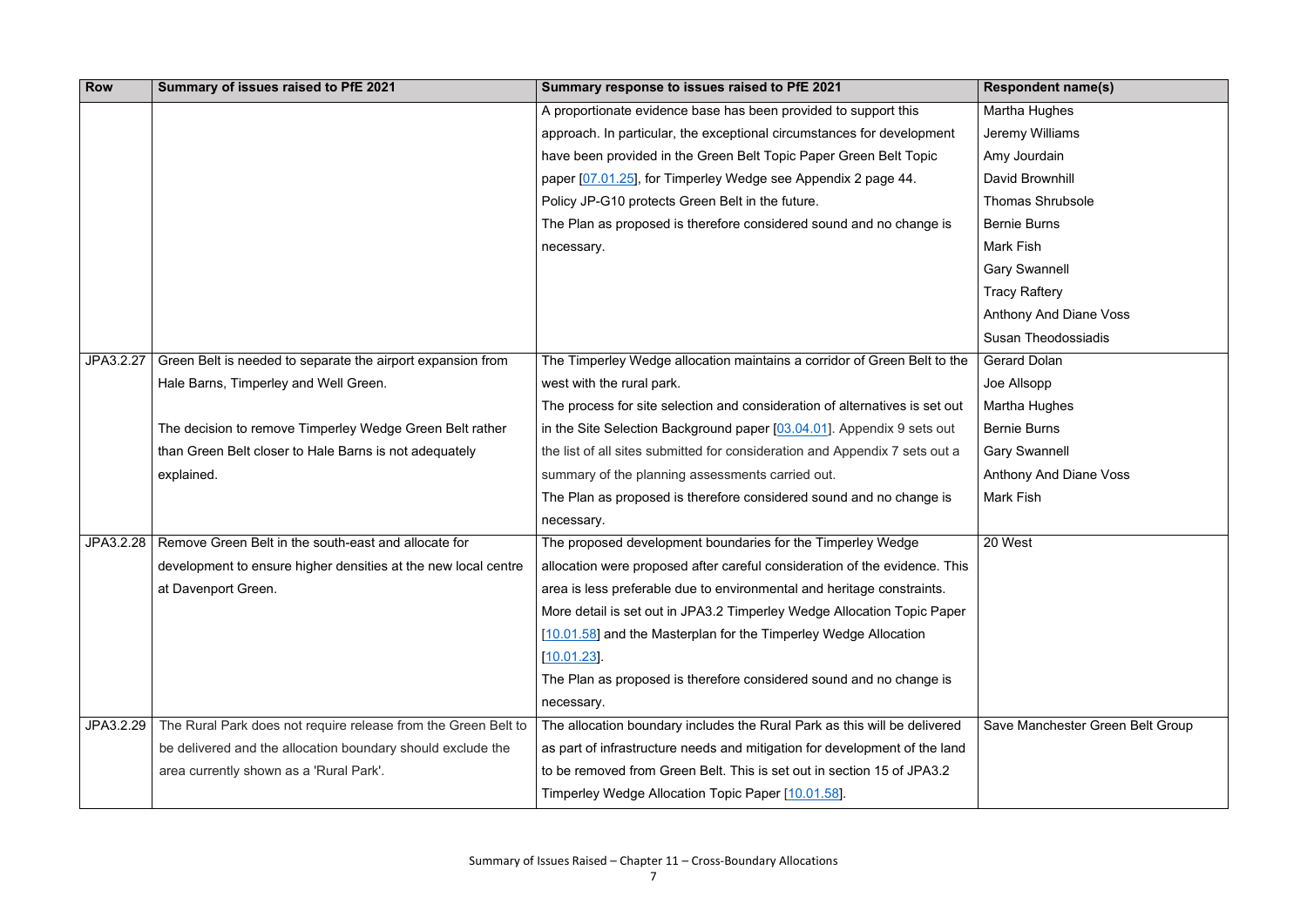Katherine Worsley

| <b>Row</b> | Summary of issues raised to PfE 2021                           | Summary response to issues raised to PfE 2021                                 |  |
|------------|----------------------------------------------------------------|-------------------------------------------------------------------------------|--|
|            |                                                                | The Plan as proposed is therefore considered sound and no change is           |  |
|            |                                                                | necessary.                                                                    |  |
| JPA3.2.30  | It is my understanding there is a covenant on land on Thorley  | It is not clear exactly where this land is. However developable land has      |  |
|            | Lane protecting it from development.                           | been identified in liaison with land owners and is considered deliverable     |  |
|            |                                                                | based on the information they have submitted. Not all land within the         |  |
|            |                                                                | allocation will be developed. Approximately 80% of land identified in the     |  |
|            |                                                                | proposed development parcels is considered suitable for development.          |  |
|            |                                                                | This is set out in more detail in the JPA3.2 Timperley Wedge Allocation       |  |
|            |                                                                | Topic Paper [10.01.58] and the Masterplan for the Timperley Wedge             |  |
|            |                                                                | Allocation [10.01.23].                                                        |  |
|            |                                                                | The Plan as proposed is therefore considered sound and no change is           |  |
|            |                                                                | necessary.                                                                    |  |
| JPA3.2.31  | Rich history of Ridgeway Road has not been adequately          | The historic environment has been fully examined in the Historic              |  |
|            | considered in evaluating Green Belt parcels.                   | Environment Background Paper [08.01.12], Timperley Wedge Historic             |  |
|            |                                                                | Environment Assessment - Headline Report [10.01.48] Timperley Wedge           |  |
|            |                                                                | Historic Environment Assessment - Appendix 1 - Historic Environment           |  |
|            |                                                                | Characterisation [10.01.49], Timperley Wedge Historic Environment             |  |
|            |                                                                | Assessment - Appendix 2 - Archaeological Resource [10.01.50] and              |  |
|            |                                                                | Timperley Wedge Historic Environment Assessment - Appendix 3 - Built          |  |
|            |                                                                | Heritage [10.01.51], Timperley Wedge Historic Environment Assessment          |  |
|            |                                                                | Appendix 4 - Historic Landscape [10.01.52].                                   |  |
|            |                                                                | The Plan as proposed is therefore considered sound and no change is           |  |
|            |                                                                | necessary.                                                                    |  |
|            | <b>Brownfield:</b>                                             |                                                                               |  |
| JPA3.2.32  | More brownfield sites should be identified throughout Trafford | The approach to growth and spatial distribution is set out in the Growth      |  |
|            | and Greater Manchester such as empty homes and land that       | and Spatial Options Paper [02.01.10], around 90% of the new housing           |  |
|            | was previously industrial.                                     | land is within the existing urban area. More detail is set out in the Housing |  |
|            |                                                                | Topic Paper [06.01.03] and the Employment Land Topic Paper                    |  |
|            | The development of brownfield sites should be prioritised      | $[05.01.04]$ .                                                                |  |
|            | before Green Belt development.                                 |                                                                               |  |
|            |                                                                | The PfE Plan sets out a very clear preference of using previously             |  |
|            |                                                                | developed (brownfield) land and vacant buildings to meet development          |  |

Mark Fish

Caroline Davies E Bowles Christine Chrystal David Brownhill Bernie Burns

Katherine Worsley

Siobhan Maskell

Joe Allsopp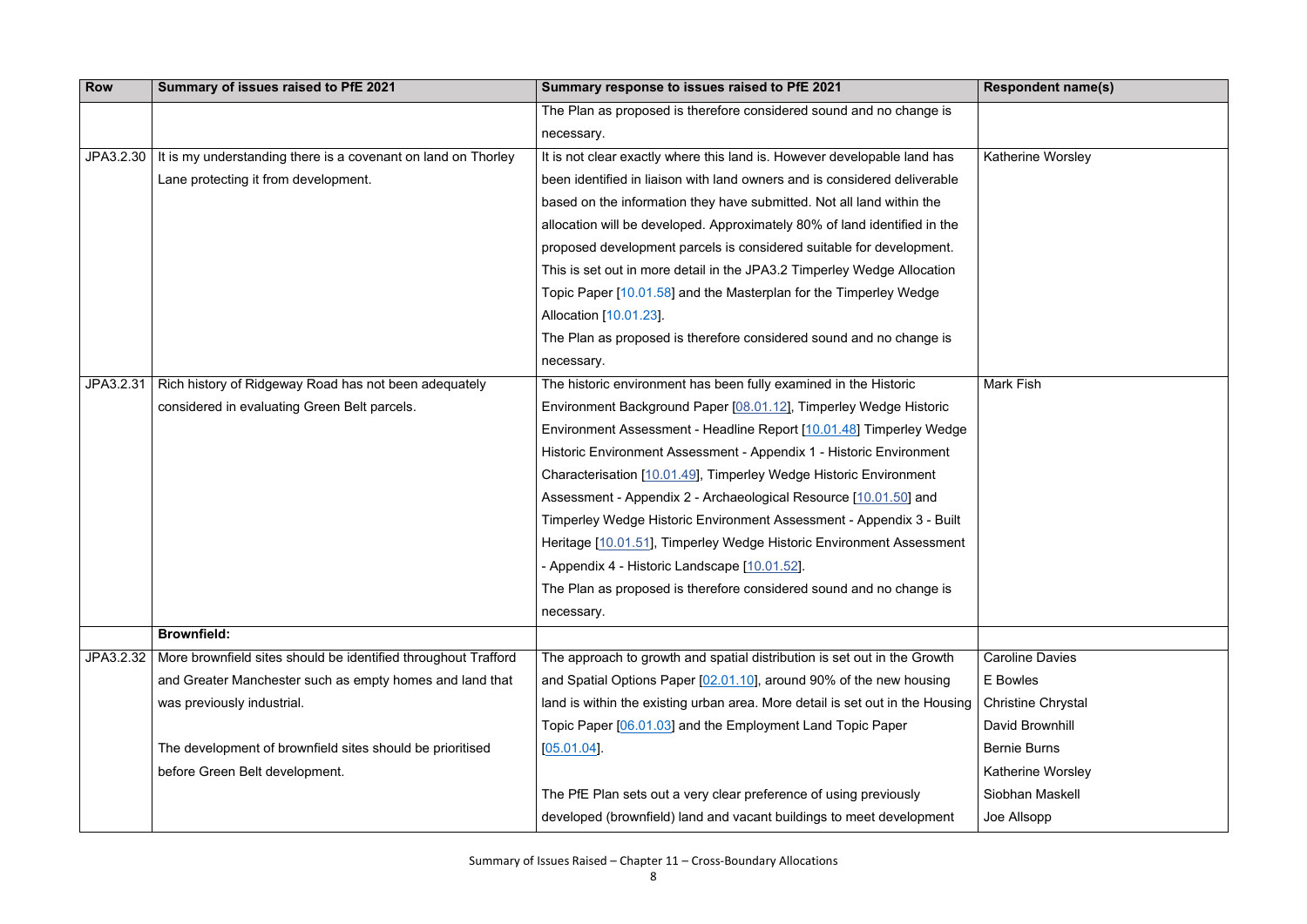Martha Hughes

Gary Swannell

Charlotte Starkey

Caroline Davies

| <b>Row</b> | Summary of issues raised to PfE 2021                           | Summary response to issues raised to PfE 2021                             |  |
|------------|----------------------------------------------------------------|---------------------------------------------------------------------------|--|
|            |                                                                | needs in line with NPPF 119. However, given the scale of development      |  |
|            |                                                                | required to meet the objectives of the Plan, a limited amount of          |  |
|            |                                                                | development is identified on land outside of the urban area on greenfield |  |
|            |                                                                | and/or Green Belt land.                                                   |  |
|            |                                                                | The Plan as proposed is therefore considered sound and no change is       |  |
|            |                                                                | necessary.                                                                |  |
|            |                                                                |                                                                           |  |
|            | Transport - Highways / Public Transport / Cycling /            |                                                                           |  |
|            | <b>Walking:</b>                                                |                                                                           |  |
| JPA3.2.33  | Significant concern that the roads are already too congested   | Transport analysis contained in the Locality Assessment has identified    |  |
|            | and the country lanes and surrounding road network, including  | necessary mitigation measures to accommodate additional traffic           |  |
|            | the M56 motorway corridor, will be impacted by the additional  | generated by the proposed allocation including a new spine road and       |  |
|            | cars that more houses will bring to the area.                  | extensions to bus services as well as new cycling and walking routes to   |  |
|            |                                                                | encourage more active transport. Please see Transport Locality            |  |
|            |                                                                | Assessments - Trafford - Greater Manchester Spatial Framework             |  |
|            |                                                                | [09.01.15] and JPA3.2 Timperley Wedge Allocation Topic Paper              |  |
|            |                                                                | [10.01.58]                                                                |  |
|            |                                                                | The Plan as proposed is therefore considered sound and no change is       |  |
|            |                                                                | necessary.                                                                |  |
| JPA3.2.34  | More investment in the Metrolink line and public transport is  | There will be a need for new roads to mitigate impacts of the             |  |
|            | needed rather than new roads and the widening of existing      | development, please see Transport Locality Assessments - Trafford -       |  |
|            | roads.                                                         | Greater Manchester Spatial Framework [09.01.15], JPA3.2 Timperley         |  |
|            |                                                                | Wedge Allocation Topic Paper [10.01.58].                                  |  |
|            | Concern if there are adequate plans for increased public       | New and improved public transport and active travel infrastructure        |  |
|            | transport, the allocation requires improved sustainable and    | needed by the development is set out in Policy JP3.2. The Western Leg     |  |
|            | active travel links between the Timperley Wedge allocation and | Metrolink extension will provide a link from Timperley Wedge to the       |  |
|            | the airport.                                                   | existing metrolink network and Manchester Airport. It is envisaged the    |  |
|            |                                                                | spine road will be delivered incrementally by the development as and      |  |
|            |                                                                | when access to/ from it is required. More detail can be found in the      |  |
|            |                                                                | Masterplan for the Timperley Wedge Allocation [10.01.23].                 |  |
|            |                                                                | The Plan as proposed is therefore considered sound and no change is       |  |
|            |                                                                | necessary.                                                                |  |

Katherine Worsley

E Bowles

Peter Christie

David Brownhill

Joe Allsopp

Martha Hughes

Bernie Burns

E Bowles

Joe Allsopp

Anthony And Diane Voss

Alistair Andrew

Caroline Davies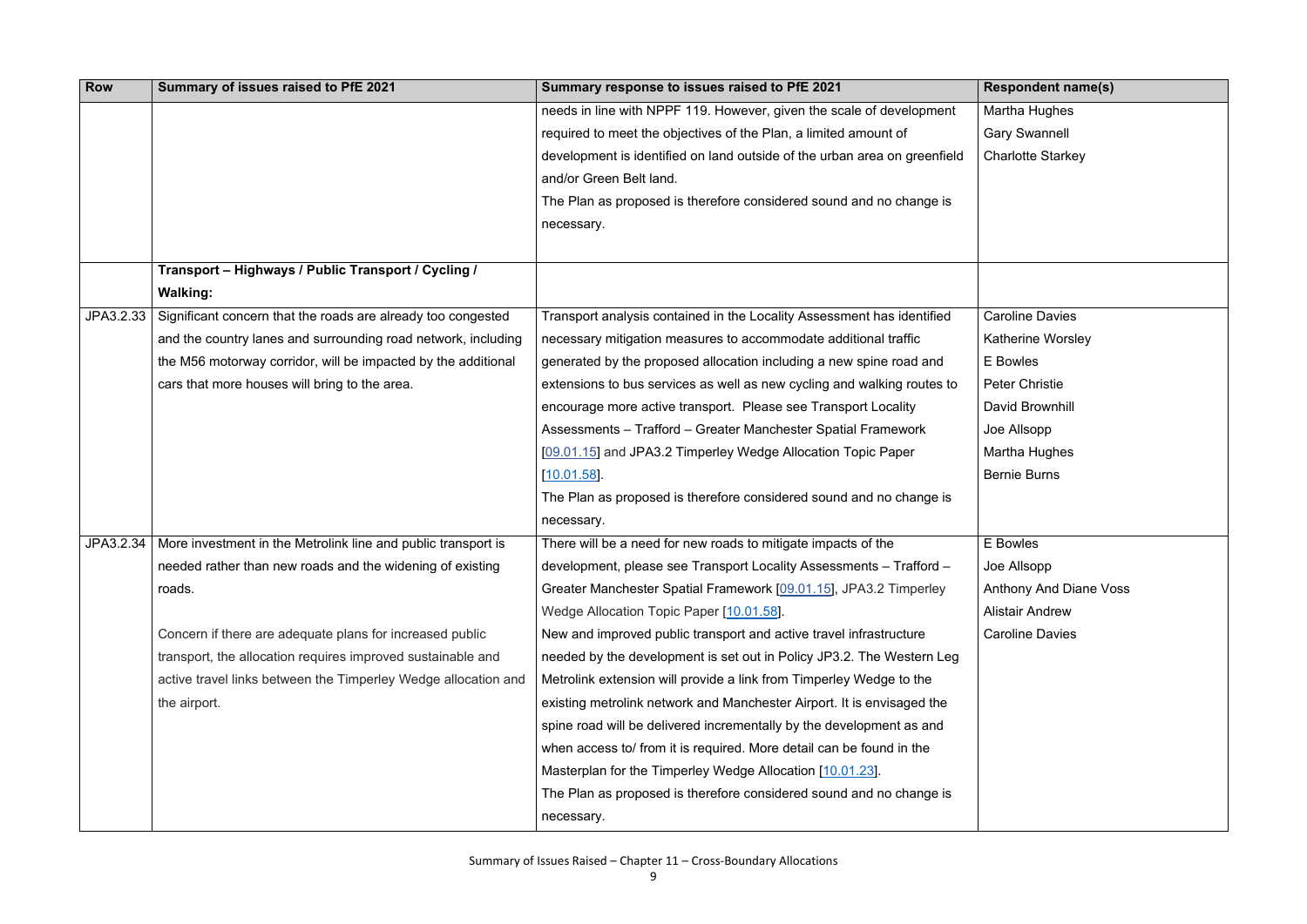| <b>Respondent name(s)</b>              |
|----------------------------------------|
| <b>Cheshire Masonic Properties Ltd</b> |
| <b>Cheshire Masonic Properties Ltd</b> |
| <b>Cheshire Masonic Properties Ltd</b> |
| 20 West                                |
| Paul Shaw                              |
| <b>Manchester Airport Group</b>        |
| <b>Manchester Airport Groups</b>       |
| <b>David Brownhill</b>                 |

| <b>Row</b> | Summary of issues raised to PfE 2021                                  | Summary response to issues raised to PfE 2021                                 | <b>Respondent name(s)</b>              |
|------------|-----------------------------------------------------------------------|-------------------------------------------------------------------------------|----------------------------------------|
| JPA3.2.35  | Support the evidence and text stressing the indicative nature of      | Support noted                                                                 | <b>Cheshire Masonic Properties Ltd</b> |
|            | the line of the Spine Road.                                           |                                                                               |                                        |
| JPA3.2.36  | Lack of evidence showing that the indicative line of the Spine        | The route identified is indicative at this stage as there are several options | <b>Cheshire Masonic Properties Ltd</b> |
|            | Road has been considered against reasonable alternatives and          | for its final alignment and further work on the most appropriate alignment    |                                        |
|            | its effect on the Cheshire Masonic Properties site. The               | will be required as part of more detailed masterplanning. See Timperley       |                                        |
|            | proposed Spine Road and roundabout junction should follow an          | Wedge Allocation Topic Paper [10.01.58].                                      |                                        |
|            | alternative indicative layout.                                        | The Plan as proposed is therefore considered sound and no change is           |                                        |
|            |                                                                       | necessary.                                                                    |                                        |
| JPA3.2.37  | More certainty is needed on the phasing and the alignment of          | The need for the spine road and an indicative alignment is set out in the     | <b>Cheshire Masonic Properties Ltd</b> |
|            | the Spine Road to ensure it does not disrupt existing uses such       | Transport Locality Assessments Cross boundary [09.01.07]. There are           | 20 West                                |
|            | as at Cheshire Masonic Properties.                                    | several options for the alignment and further more detailed work will be      | Paul Shaw                              |
|            |                                                                       | done as part of detailed masterplanning to establish phasing of its           |                                        |
|            |                                                                       | delivery and a final layout. See Timperley Wedge Allocation Topic Paper       |                                        |
|            |                                                                       | $[10.01.58]$ .                                                                |                                        |
|            |                                                                       | The Plan as proposed is therefore considered sound and no change is           |                                        |
|            |                                                                       | necessary.                                                                    |                                        |
| JPA3.2.38  | Transport Locality Assessment makes unsubstantiated and               | The Locality Assessments have been carried out by independent                 | <b>Manchester Airport Group</b>        |
|            | undeliverable assumptions about the percentage of traffic             | transport experts and are considered to be accurate and proportionate to      |                                        |
|            | accessing / egressing the Timperley Wedge allocation utilising        | support a strategic plan. They use recognised modelling technics to           |                                        |
|            | the Thorley Lane Bridge over the M56 motorway.                        | predict future traffic projections. More information can be found in The      |                                        |
|            |                                                                       | Transport Strategic Modelling Technical Note [09.01.03].                      |                                        |
|            |                                                                       | The Plan as proposed is therefore considered sound and no change is           |                                        |
|            |                                                                       | necessary.                                                                    |                                        |
| JPA3.2.39  | Untenable for background traffic to be utilising the rainbow          | The Locality Assessments have been carried out by independent                 | <b>Manchester Airport Groups</b>       |
|            | works to access Timperley Wedge to transit through the                | transport experts and are considered to be appropriate and proportionate      |                                        |
|            | Manchester Airport estate to access the A555. Cannot support          | to support a strategic plan. They use recognised modelling technics to        |                                        |
|            | an all traffic link that would feed traffic directly into the airport | predict future traffic projections. More information can be found in the      |                                        |
|            | site.                                                                 | Transport Strategic Modelling Technical Note [09.01.03].                      |                                        |
|            |                                                                       | The Plan as proposed is therefore considered sound and no change is           |                                        |
|            |                                                                       | necessary.                                                                    |                                        |
| JPA3.2.40  | Object to the new spine road, it will increase pressures caused       | The Spine Road is required to support the allocation as set out in in the     | David Brownhill                        |
|            | by traffic.                                                           | Transport Locality Assessments - Trafford - Greater Manchester Spatial        |                                        |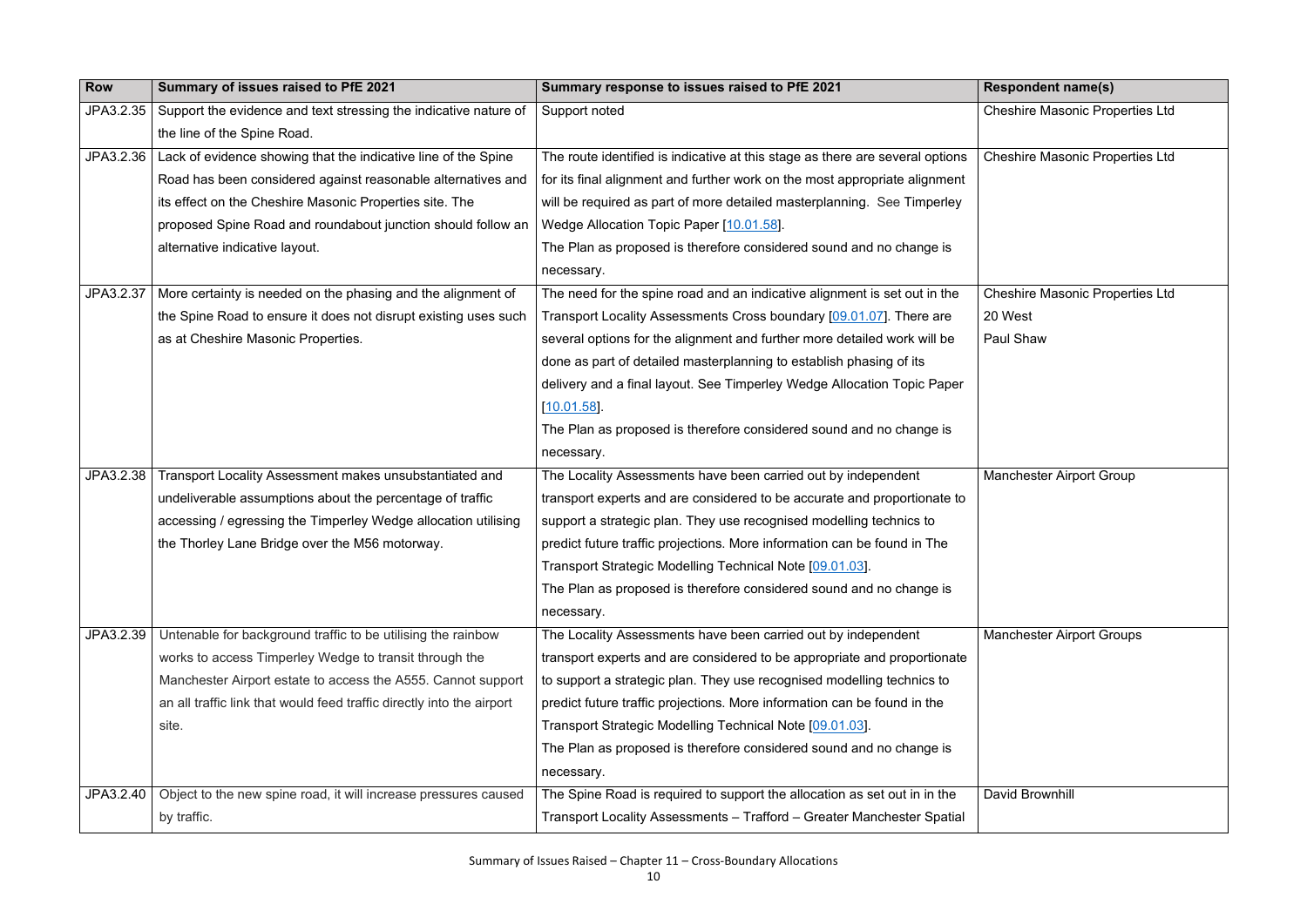**Respondent name(s)** David Brownhill Antony Woolf Caroline Davies National Highways

| <b>Row</b> | Summary of issues raised to PfE 2021                             | Summary response to issues raised to PfE 2021                              |  |
|------------|------------------------------------------------------------------|----------------------------------------------------------------------------|--|
|            |                                                                  | Framework [09.01.15], Timperley Wedge Site Allocation Topic JPA3.2         |  |
|            |                                                                  | Timperley Wedge Allocation Topic Paper [10.01.58] and Masterplan for       |  |
|            |                                                                  | the Timperley Wedge Allocation [10.01.23].                                 |  |
|            |                                                                  | The Plan as proposed is therefore considered sound and no change is        |  |
|            |                                                                  | necessary.                                                                 |  |
| JPA3.2.41  | Objection to Metrolink extension, it is not needed in the area.  | The Metrolink Extension to Manchester Airport has been a long term         |  |
|            |                                                                  | ambition for TfGM and is included in the GM Transport Strategy 2040        |  |
|            |                                                                  | [09.01.01] and GM Transport Strategy Our Five Year Delivery Plan 2021-     |  |
|            |                                                                  | 2026 [09.01.02]. The Timperley Wedge allocation supports the scheme        |  |
|            |                                                                  | and more information can be found in JPA3.2 Timperley Wedge                |  |
|            |                                                                  | Allocation Topic Paper [10.01.58] and Masterplan for the Timperley         |  |
|            |                                                                  | Wedge Allocation [10.01.23].                                               |  |
|            |                                                                  | The Plan as proposed is therefore considered sound and no change is        |  |
|            |                                                                  | necessary.                                                                 |  |
| JPA3.2.42  | Development in the north part of the Masterplan will require a   | Noted. It is considered that a proportionate evidence base has been        |  |
|            | flow of heavy goods vehicles that will put pressure on local     | provided to support the policy. The need for the spine road and an         |  |
|            | roads in particular Hale Road, which is already congested. If    | indicative alignment is set out in the Transport Locality Assessments      |  |
|            | the spine road is built at the outset this could be avoided      | Cross boundary [09.01.07]. Further more detailed work will be done as      |  |
|            |                                                                  | part of detailed masterplanning to establish phasing of its delivery and a |  |
|            |                                                                  | final layout as set out in the Timperley Wedge Allocation Topic Paper      |  |
|            |                                                                  | [10.01.58]                                                                 |  |
|            |                                                                  | The Plan as proposed is therefore considered sound and no change is        |  |
|            |                                                                  | necessary.                                                                 |  |
| JPA3.2.43  | Concern at lack of current parking and if more will be provided. | A current lack of parking is outside the scope of PfE. This will be        |  |
|            |                                                                  | addressed through the Trafford Local Plan and future planning              |  |
|            |                                                                  | applications.                                                              |  |
|            |                                                                  | The Plan as proposed is therefore considered sound and no change is        |  |
|            |                                                                  | necessary.                                                                 |  |
| JPA3.2.44  | Transport evidence - incomplete on infrastructure requirements   | The Transport Locality Assessments - Cross boundary allocations            |  |
|            | at the SRN, and on what future studies will be required.         | Timperley Wedge and Medipark [09.01.19] provide detailed information       |  |
|            |                                                                  | on the nature, scale and timing of infrastructure requirements on the      |  |
|            |                                                                  | SRN.                                                                       |  |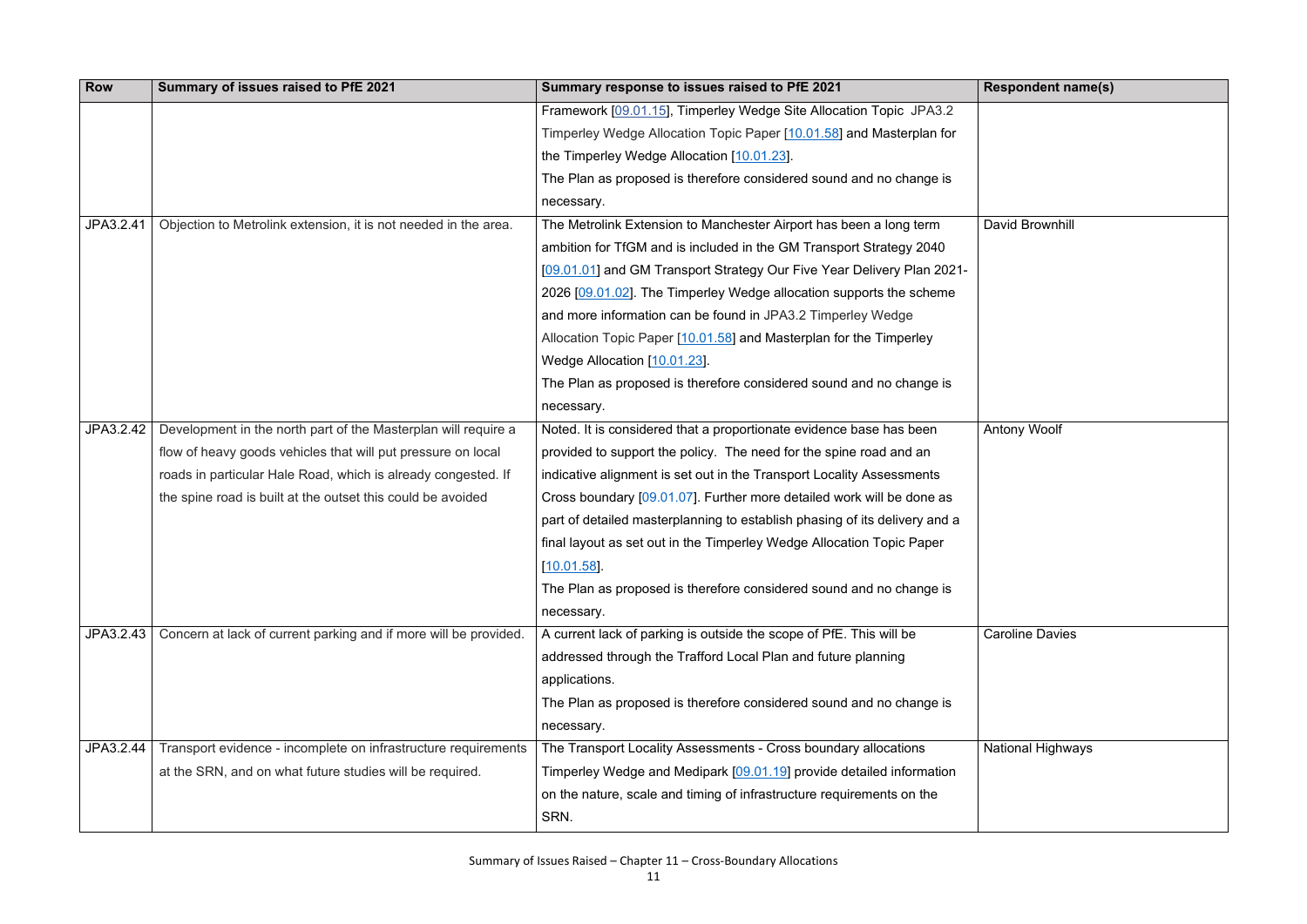## CPRE

High Speed Two Alun Davies

| <b>Row</b> | Summary of issues raised to PfE 2021                          | Summary response to issues raised to PfE 2021                               |
|------------|---------------------------------------------------------------|-----------------------------------------------------------------------------|
|            |                                                               | With respect to future assessments, all sites associated with the           |
|            |                                                               | allocations will be expected to prepare Transport Assessments as part of    |
|            |                                                               | a planning application, rather than indicative proposals, which will        |
|            |                                                               | mitigate the impact of the site. The full scope of the Transport            |
|            |                                                               | Assessments will be determined by the Local Planning Authority (in          |
|            |                                                               | consultation with the Local Highway Authority and National Highways) on     |
|            |                                                               | a site-by-site basis, depending on the nature, scale and timing of the      |
|            |                                                               | application, in accordance with the NPPF.                                   |
|            |                                                               | In addition, the Local Authorities and TfGM have a clear policy direction   |
|            |                                                               | and major programme of investment in sustainable transport which is         |
|            |                                                               | expected to transform travel patterns in GM and help achieve our "Right"    |
|            |                                                               | Mix" vision of no net increase in motor-vehicle traffic by 2040. The        |
|            |                                                               | transport strategy is set out in the GM Transport Strategy 2040 [09.01.01]  |
|            |                                                               | and GM Transport Strategy Our Five Year Delivery Plan 2021-2026             |
|            |                                                               | [09.01.02]. Work alongside National Highways to prepare a further piece     |
|            |                                                               | of work examining a "policy-off/worst-case" impact on the SRN to help       |
|            |                                                               | address National Highways remaining concerns, is currently taking place.    |
|            |                                                               | The Plan as proposed is therefore considered sound and no change is         |
|            |                                                               | necessary.                                                                  |
| JPA3.2.45  | There is objection to the HS2 Airport Station location and    | HS2 is a national infrastructure project and therefore is beyond the scope  |
|            | safeguarded land.                                             | of this Plan.                                                               |
|            |                                                               | The representation of the HS2 route in Policy JP-3.2 reflects the status of |
|            |                                                               | the proposal at the PfE Regulation 19 stage.                                |
|            |                                                               | The proposals in the Plan are not dependent on the delivery of HS2,         |
|            |                                                               | instead it reflects its current status.                                     |
|            |                                                               | The Plan as proposed is therefore considered sound and no change is         |
|            |                                                               | necessary.                                                                  |
| JPA3.2.46  | Development is proposed on land located within the HS2        | The HS2 construction boundary covers the southern parcel of the             |
|            | construction boundary, which is likely to extend beyond the   | Timperley Wedge allocation (Phase 4 in the Masterplan), regard has          |
|            | plan period. This safeguarded area required for HS2 should be | therefore been had to the HS2 works and this land is not proposed for       |
|            | reflected in policy wording.                                  | development in the PfE plan period. See Timperley Wedge Masterplan          |
|            |                                                               | [[10.01.23] and Timperley Wedge Allocation Topic Paper [10.01.58].          |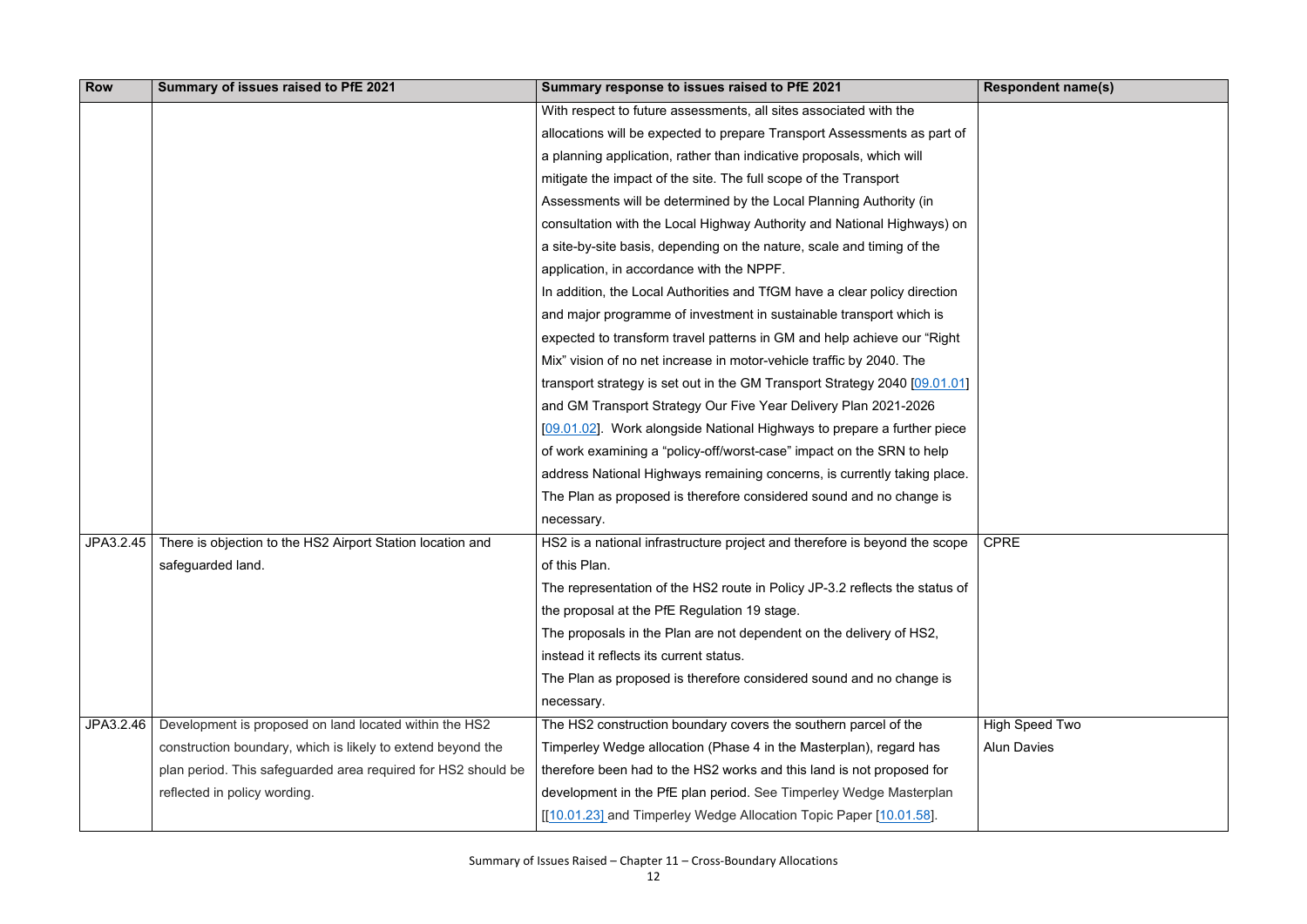| <b>Row</b> | Summary of issues raised to PfE 2021                              | Summary response to issues raised to PfE 2021                                |
|------------|-------------------------------------------------------------------|------------------------------------------------------------------------------|
|            | Critical to coordinate access routes for delivery of HS2 works    | However, the allocation is not dependant on HS2 and if HS2 does not          |
|            | and overall development in allocation area                        | progress then an alternative development phasing has been prepared in        |
|            |                                                                   | the Masterplan which would allow the Phase 4 area to come forward in         |
|            |                                                                   | the plan period. See Timperley Wedge Masterplan [10.01.23], Section 6.       |
|            |                                                                   | The proposed HS2 works have been taken into account.                         |
|            |                                                                   | Trafford would welcome further discussion with HS2 to coordinate access      |
|            |                                                                   | routes for delivery of HS2 works and to ensure that this does not            |
|            |                                                                   | compromise the delivery of the Timperley Wedge allocation.                   |
|            |                                                                   | The Plan as proposed is therefore considered sound and no change is          |
|            |                                                                   | necessary.                                                                   |
|            | <b>Physical Infrastructure and utilities:</b>                     |                                                                              |
| JPA3.2.47  | Concerned about the existing poor levels of utilities and digital | More detailed work will be required for this infrastructure as part of the   |
|            | infrastructure and that the requirement for major investment in   | masterplan/ SPD prior to planning applications in line with Policy JPA 3.2.  |
|            | these could be very disruptive in the area.                       | The Plan as proposed is therefore considered sound and no change is          |
|            |                                                                   | necessary.                                                                   |
|            |                                                                   |                                                                              |
|            |                                                                   |                                                                              |
|            |                                                                   |                                                                              |
|            |                                                                   |                                                                              |
| JPA3.2.48  | Any new development will need to take account of the effect on    | Water efficiency measures in new developments will be a matter for           |
|            | existing water supply and wastewater infrastructure, including    | district local plans to determine. This approach is considered consistent    |
|            | wastewater treatment works. Additionally, housing standards       | with the NPPF, particularly paragraph 28 which confirms that it is for local |
|            | for water consumption. Alternative wording has been provided.     | planning authorities 'to set out more detailed policies for specific areas,  |
|            |                                                                   | neighbourhoods or types of development'.                                     |
|            |                                                                   | The Plan as proposed is therefore considered sound and no change is          |
|            |                                                                   | necessary.                                                                   |
| JPA3.2.49  | There should be a comprehensive site wide foul and surface        | Policy JP-A 32 has detail in relation to foul and surface water              |
|            | water drainage strategy. This would identify the needs of         | management requirements. A site-wide foul and surface water strategy,        |
|            | different phases and interrelationships between them.             | incorporating Sustainable Drainage Systems (SuDS) and flood alleviation      |
|            |                                                                   | measures is required for the site. See JPA3.2 Timperley Wedge                |
|            |                                                                   | Allocation Topic Paper [10.01.58] - Section 13 Utilities.                    |

- Caroline Davies Katherine Worsley Peter Christie
- Joe Allsopp
- Martha Hughes
- David Brownhill
- Gary Swannell
- Anthony And Diane Voss
- United Utilities Group PLC

#### United Utilities Group PLC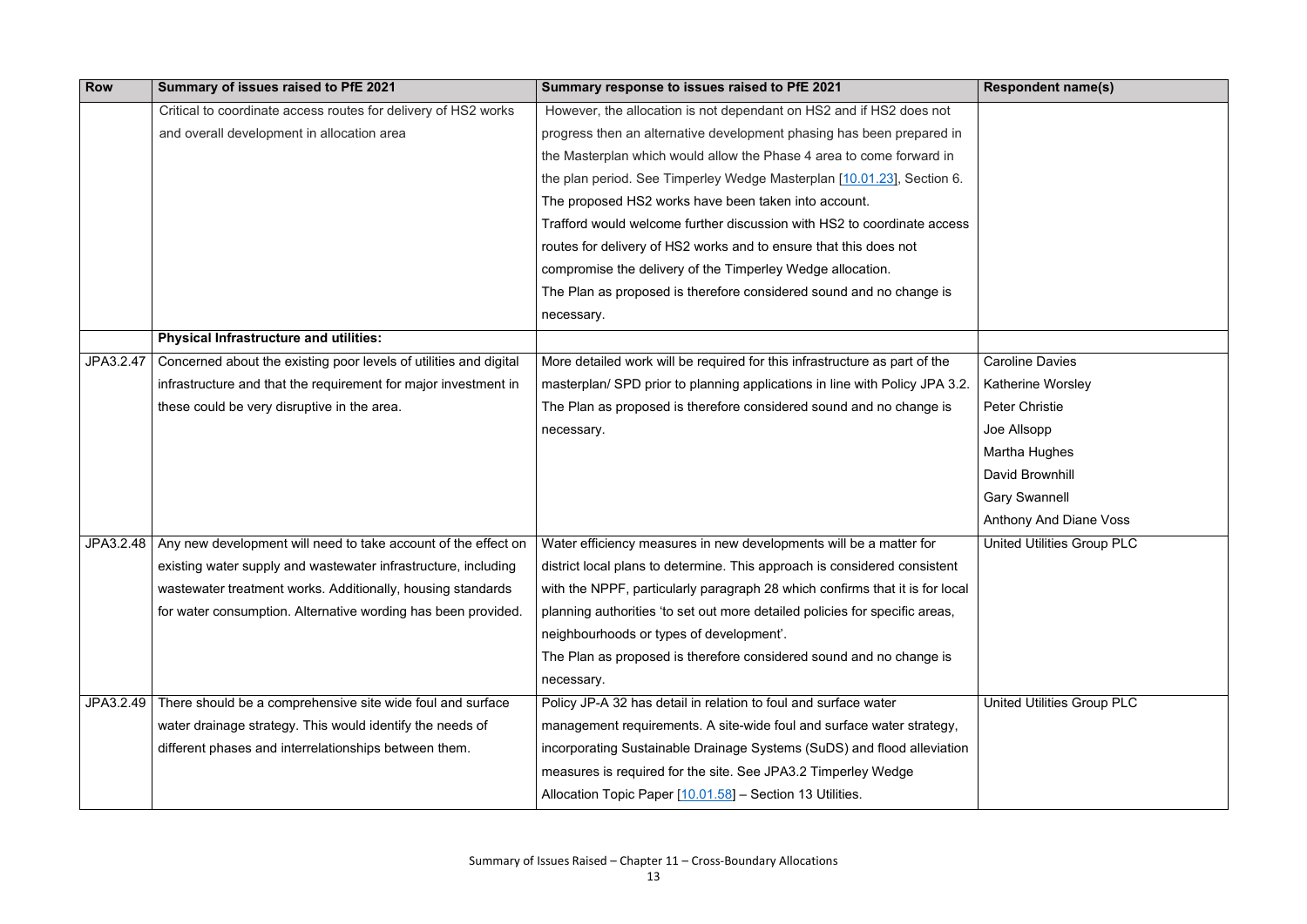United Utilities Group PLC Caroline Davies Peter Christie Joe Allsopp Katherine Worsley Martha Hughes David Brownhill Gary Swannell Anthony And Diane Voss Manchester University Hospitals NHS Trust E Bowles

| Row       | Summary of issues raised to PfE 2021                             | Summary response to issues raised to PfE 2021                             | <b>Respondent name(s)</b>       |
|-----------|------------------------------------------------------------------|---------------------------------------------------------------------------|---------------------------------|
|           |                                                                  | The Plan as proposed is therefore considered sound and no change is       |                                 |
|           |                                                                  | necessary.                                                                |                                 |
| JPA3.2.50 | On sustainable drainage systems new wording has been             | Policy JP-S5 provides further detailed policy in relation to Flood Risk.  | <b>United Utilities Group F</b> |
|           | suggested.                                                       | Therefore, the Plan as a whole, is considered to provide an appropriate   |                                 |
|           |                                                                  | policy framework to deal with this matter.                                |                                 |
|           |                                                                  | The Plan as proposed is therefore considered sound and no change is       |                                 |
|           |                                                                  | necessary.                                                                |                                 |
|           |                                                                  |                                                                           |                                 |
|           |                                                                  |                                                                           |                                 |
|           |                                                                  |                                                                           |                                 |
|           |                                                                  |                                                                           |                                 |
|           | <b>Social Infrastructure:</b>                                    |                                                                           |                                 |
| JPA3.2.51 | Concern that the existing services in the area are already       | Social infrastructure requirements are highlighted in the Timperley Wedge | <b>Caroline Davies</b>          |
|           | overstretched and that new provision will be required to support | policy JPA 3.2. In line with Policies, JP-G6, JP-P1 and JP- D2 which      | <b>Peter Christie</b>           |
|           | the development.                                                 | states that new development must be supported by the necessary            | Joe Allsopp                     |
|           | Support for new health centre.                                   | infrastructure, including, where appropriate new and/or improved/         | <b>Katherine Worsley</b>        |
|           |                                                                  | expanded, medical facilities. More details can be found in the JPA3.2     | Martha Hughes                   |
|           |                                                                  | Timperley Wedge Allocation Topic Paper [10.01.58].                        | David Brownhill                 |
|           |                                                                  | The Plan as proposed is therefore considered sound and no change is       | <b>Gary Swannell</b>            |
|           |                                                                  | necessary.                                                                | <b>Anthony And Diane Vo</b>     |
|           |                                                                  |                                                                           | <b>Manchester University</b>    |
|           |                                                                  |                                                                           | Trust                           |
|           |                                                                  |                                                                           | E Bowles                        |
| JPA3.2.52 | Policy Point 18: Further information in the policy wording is    | The scale of development in the Local Centre is set out Policy JPA 3.2    | <b>Caroline Davies</b>          |
|           | needed to better define the extent and scale of development      | criteria 13 and should be in line with convenience shopping for a local   | Royal London Asset M            |
|           | expected in a local centre and that small local villages in      | centre to meet the needs of new residents in line with Policies, JP-G6,   | <b>RLAM</b>                     |
|           | Timperley and Hale Barnes will not be overwhelmed.               | JP-P1 and JP- D2 which states that new development must be supported      |                                 |
|           |                                                                  | by the necessary infrastructure, JPA3.2 Timperley Wedge Allocation        |                                 |
|           | Details are needed on new shops.                                 | Topic Paper [10.01.58].                                                   |                                 |
|           |                                                                  | The Plan as proposed is therefore considered sound and no change is       |                                 |
|           |                                                                  | necessary.                                                                |                                 |

Royal London Asset Management RLAM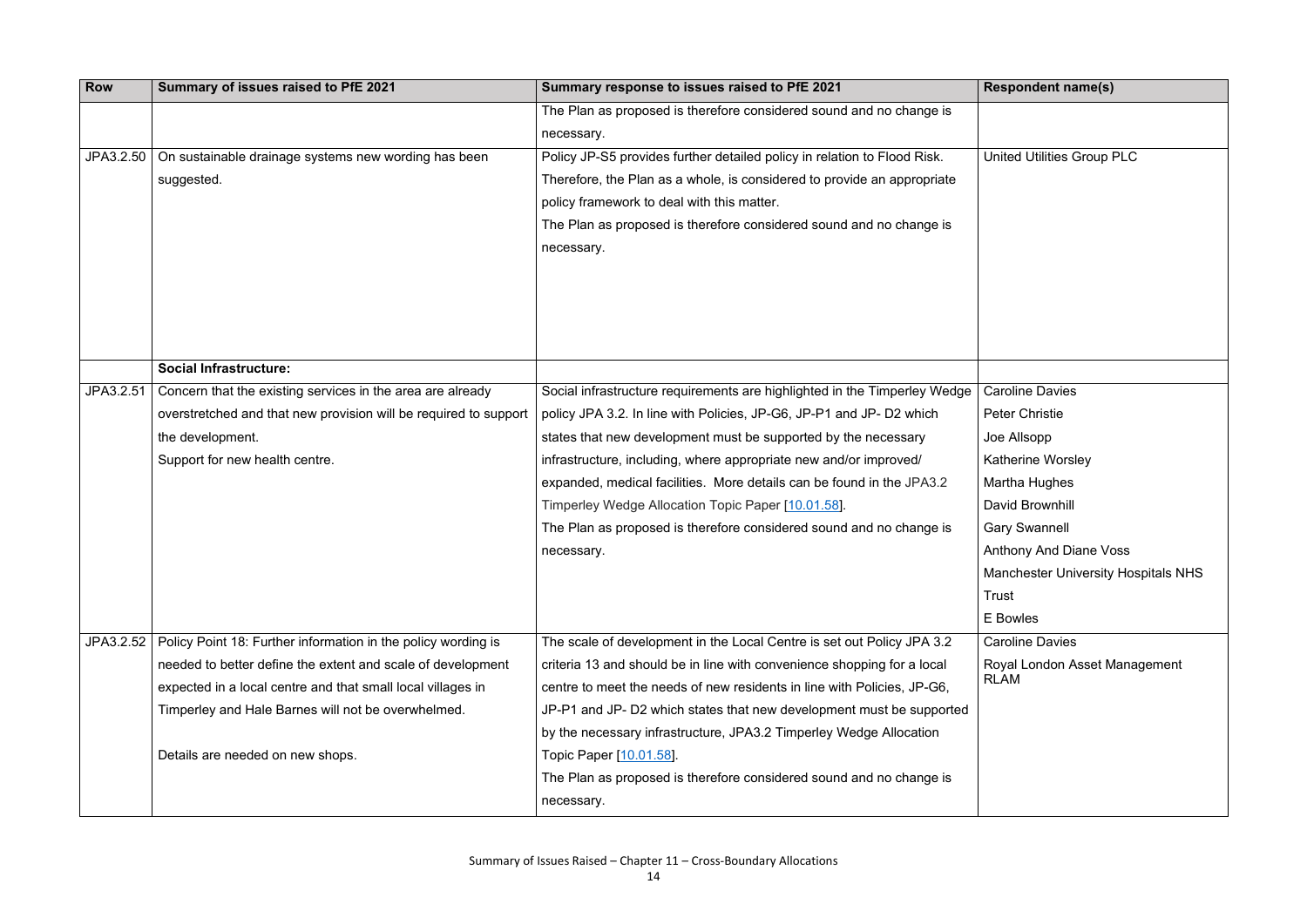| <b>Row</b> | Summary of issues raised to PfE 2021                                   | Summary response to issues raised to PfE 2021                             | <b>Respondent name(s)</b> |
|------------|------------------------------------------------------------------------|---------------------------------------------------------------------------|---------------------------|
| JPA3.2.53  | Local leisure centre is inadequate for more housing.                   | Policy JPA 3.2 criteria 25 requires development to provide sports         | Joe Allsopp               |
|            |                                                                        | infrastructure to meet the needs of the development.                      |                           |
|            |                                                                        | The Plan as proposed is therefore considered sound and no change is       |                           |
|            |                                                                        | necessary.                                                                |                           |
| JPA3.2.54  | Bin collections, street/park maintenance is inadequate.                | This will be considered as part of planning applications.                 | Joe Allsopp               |
|            |                                                                        | The Plan as proposed is therefore considered sound and no change is       | <b>Martha Hughes</b>      |
|            |                                                                        | necessary.                                                                |                           |
| JPA3.2.55  | No need for more shops, there are many empty shops already.            | The scale of development in the Local Centre is set out Policy JPA 3.2    | <b>Katherine Worsley</b>  |
|            |                                                                        | criteria 13 and should be in line with Policies, JP-G6, JP-P1 and JP- D2  |                           |
|            |                                                                        | which states that new development must be supported by the necessary      |                           |
|            |                                                                        | infrastructure, JPA3.2 Timperley Wedge Allocation Topic Paper             |                           |
|            |                                                                        | [10.01.58]                                                                |                           |
|            |                                                                        | The Plan as proposed is therefore considered sound and no change is       |                           |
|            |                                                                        | necessary.                                                                |                           |
| JPA3.2.56  | One additional primary school is not adequate for the proposed         | Policies, JP-G6, JP-P1 and JP- D2 which states that new development       | David Brownhill           |
|            | number of new homes.                                                   | must be supported by the necessary infrastructure including education     |                           |
|            |                                                                        | provision. See section 24 of JPA3.2 Timperley Wedge Allocation Topic      |                           |
|            |                                                                        | Paper [10.01.58].                                                         |                           |
|            |                                                                        | The Plan as proposed is therefore considered sound and no change is       |                           |
|            |                                                                        | necessary.                                                                |                           |
|            | JPA3.2.57   Ensure Multi-faith Community Centres are part of new local | Noted. This type of use is compatible with a Local centre.                | Miri Roshni               |
|            | centres and change policy 18 to support other Class E uses not         | The Plan as proposed is therefore considered sound and no change is       |                           |
|            | just retail.                                                           | necessary.                                                                |                           |
| JPA3.2.58  | Support for more than one local centre - particularly close to the     | One local centre is proposed close to the metrolink stop and is           | Miri Roshni               |
|            | metrolink stop.                                                        | considered appropriate for the allocation. See JPA3.2 Timperley Wedge     |                           |
|            |                                                                        | Allocation Topic Paper [10.01.58] - section 28 Indicative Masterplanning. |                           |
|            |                                                                        | The Plan as proposed is therefore considered sound and no change is       |                           |
|            |                                                                        | necessary.                                                                |                           |
|            | Environmental - Green Infrastructure, Biodiversity, open               |                                                                           |                           |
|            | space:                                                                 |                                                                           |                           |
| JPA3.2.59  | Significant concern about the loss of species, wildlife corridors      | Policies in Chapter 8 of the Plan sets out policy protection and          | <b>Caroline Davies</b>    |
|            | and habitats including SBIs (Ponds at Davenport Green and              | enhancement of natural environment assets including SBIs, woodland,       | David Bentley             |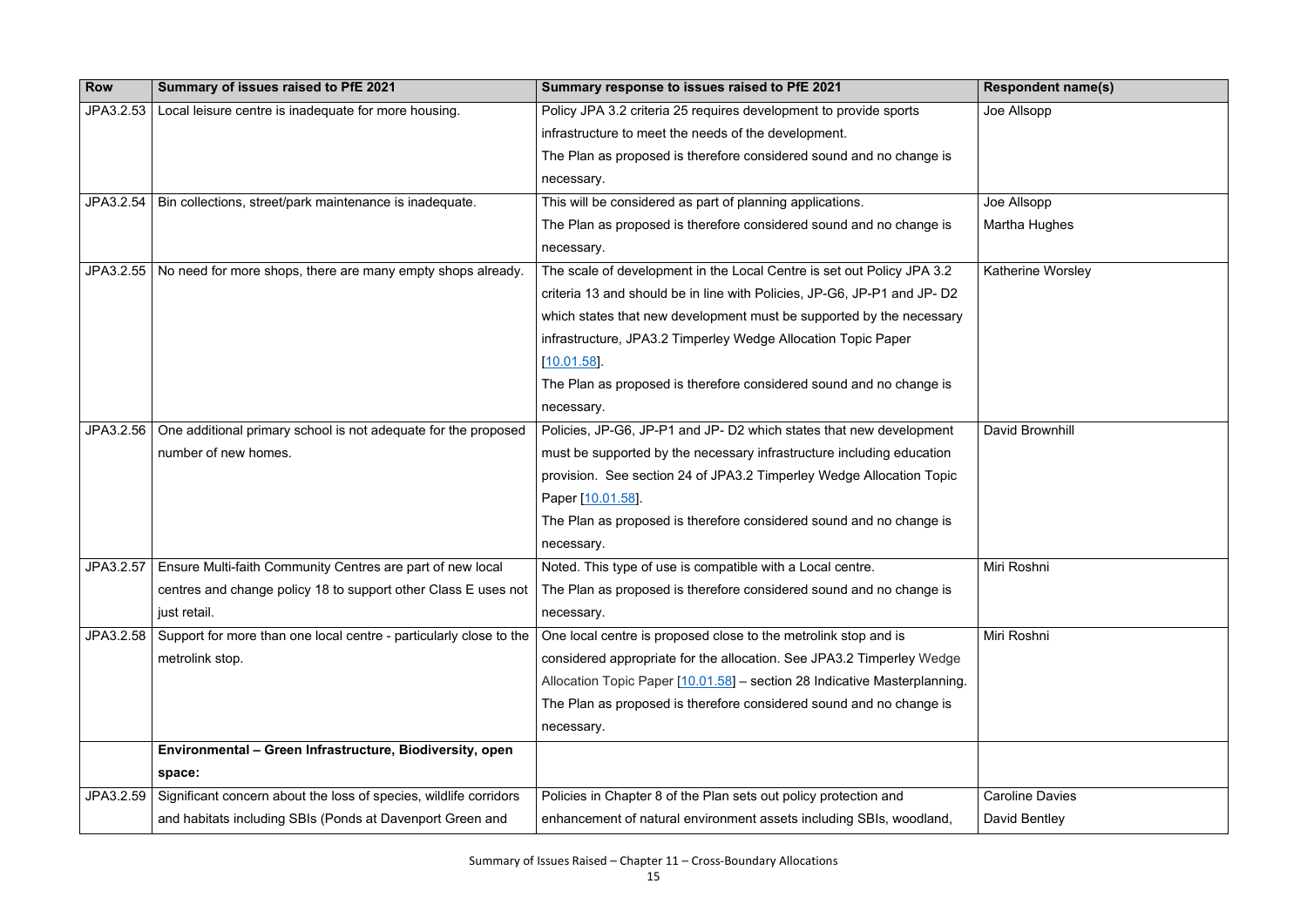| Row       | Summary of issues raised to PfE 2021                            | Summary response to issues raised to PfE 2021                               | <b>Respondent name(s)</b>     |
|-----------|-----------------------------------------------------------------|-----------------------------------------------------------------------------|-------------------------------|
|           | Davenport Green Woods) and ancient woodland. Policy             | and hedgerows. SBIs (ponds at Davenport Green and Davenport Green           | <b>Katherine Worsley</b>      |
|           | believed to be unsound.                                         | Woods are largely within the area to remain in Green Belt and are not       | <b>CPRE</b>                   |
|           |                                                                 | within any development parcels as set in the and Masterplan for the         | David Brownhill               |
|           | There are potential priority habitats (semi-natural woodland,   | Timperley Wedge Allocation [10.01.23].                                      | <b>Bernie Burns</b>           |
|           | ponds and semi-natural grassland within the TW allocation.      | Policy JP-G 9 seeks a net enhancement of biodiversity resources across      | Mark Fish                     |
|           |                                                                 | the plan as a whole. Policy JP-A 3.2 Timperley Wedge also requires          | <b>Gary Swannell</b>          |
|           |                                                                 | development to deliver a clear and measurable net gain in biodiversity.     | <b>Tracy Raftery</b>          |
|           |                                                                 | As regards impact in general on habitats, appropriate assessment will be    | <b>Anthony And Diane Voss</b> |
|           |                                                                 | carried out through the planning application process to protect/mitigate    | The Wildlife Trusts           |
|           |                                                                 | any harm as appropriate.                                                    |                               |
|           |                                                                 | The Plan as proposed is therefore considered sound and no change is         |                               |
|           |                                                                 | necessary.                                                                  |                               |
| JPA3.2.60 | Concern over the loss of open space and playing fields, and     | The JPA 3.2 and picture 11.10 policy specifically protects Manor Farm       | <b>Caroline Davies</b>        |
|           | harm to amenity of existing residents. There is a need to       | playing fields and requires provision of new accessible green               | Siobhan Maskell               |
|           | ensure countryside is still available and promoted for physical | infrastructure links through the allocation, landscape buffers and a new    | Martha Hughes                 |
|           | and mental health.                                              | rural park. A network of new footpaths and cycleways through a new 100      | <b>Bernie Burns</b>           |
|           |                                                                 | hectare rural park will give access to a much larger area of countryside to | Mark Fish                     |
|           |                                                                 | enjoy than the existing position.                                           | <b>Bowdon Rugby Club</b>      |
|           |                                                                 | The Plan as proposed is therefore considered sound and no change is         | <b>Gary Swannell</b>          |
|           |                                                                 | necessary.                                                                  | <b>Charlotte Starkey</b>      |
|           |                                                                 |                                                                             |                               |
| JPA3.2.61 | Concern over the loss of agricultural land.                     | The plan should be read as a whole. Taking into account the housing         | <b>Charlotte Starkey</b>      |
|           |                                                                 | needs set out in the Growth and Spatial Options Paper [02.01.10] and the    |                               |
|           |                                                                 | need to make most efficient use of land outlined in paragraph 8.53, it      |                               |
|           |                                                                 | should be recognised that while development would ordinarily be directed    |                               |
|           |                                                                 | away from valuable soils, the overall scale requires that a limited amount  |                               |
|           |                                                                 | of development on higher grade agricultural land is necessary. Taking       |                               |
|           |                                                                 | into account a variety of factors, on balance the proposed approach is      |                               |
|           |                                                                 | considered appropriate and proportionate.                                   |                               |
|           |                                                                 | The Plan as proposed is therefore considered sound and no change is         |                               |
|           |                                                                 | necessary.                                                                  |                               |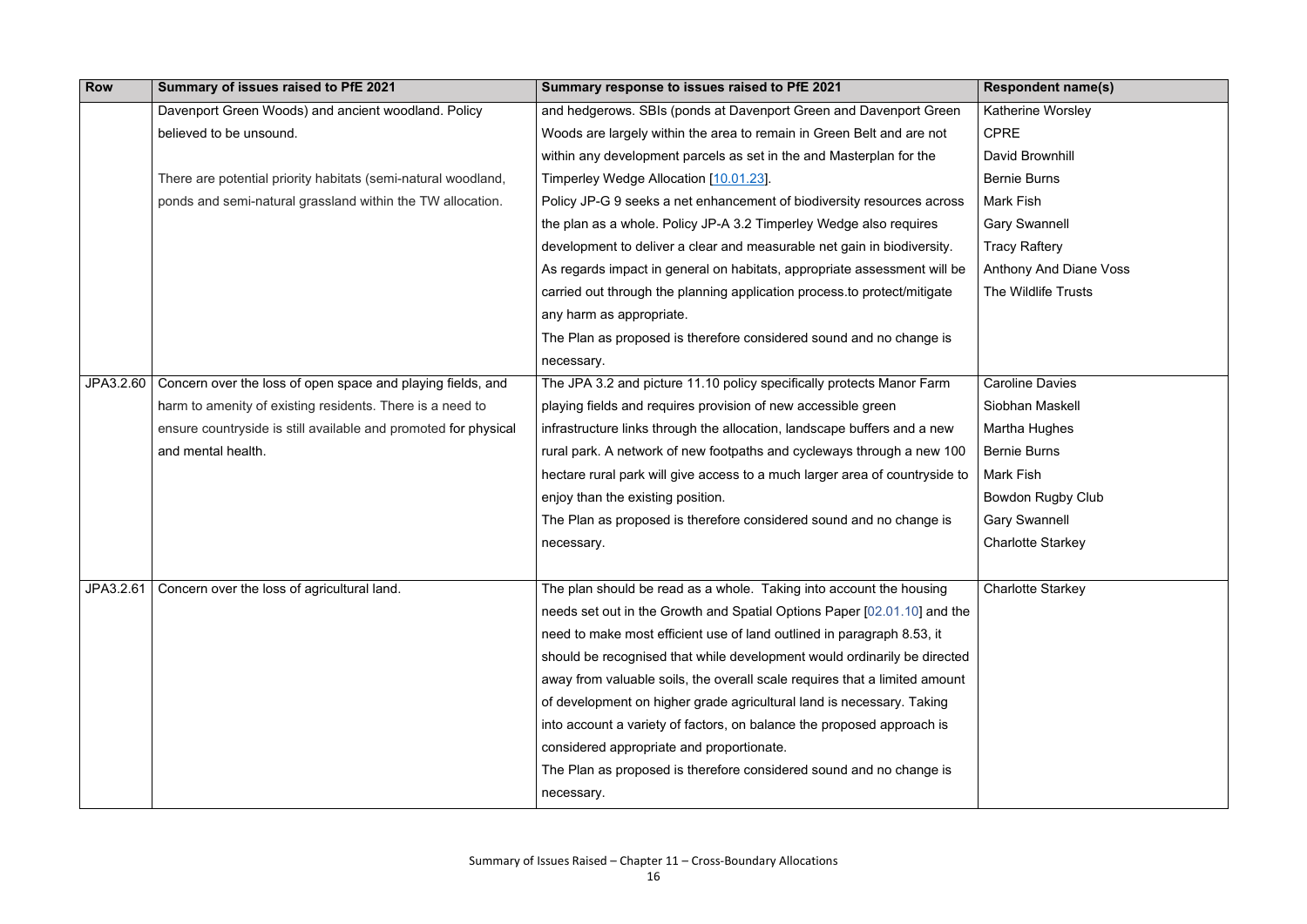| Row       | Summary of issues raised to PfE 2021                             | Summary response to issues raised to PfE 2021                                | <b>Respondent name(s)</b> |
|-----------|------------------------------------------------------------------|------------------------------------------------------------------------------|---------------------------|
| JPA3.2.62 | Development shall add to global warming. Review allocation in    | The GMSF 2019 Integrated Assessment (IA) document reviewed how the           | Anthony And Diane Voss    |
|           | light of Trafford's declaration of a climate emergency.          | draft 2019 GMSF policies could impact upon the environment, economy,         | <b>Gary Swannell</b>      |
|           |                                                                  | local communities, equality and public health against IA objectives. The     | <b>Peter Christie</b>     |
|           |                                                                  | IA also recommended ways which the GMSF 2019 could be improved to            | Amy Jourdain              |
|           |                                                                  | ensure the policies are as sustainable as possible, including climate        | <b>Bernie Burns</b>       |
|           |                                                                  | change. Changes were suggested to strengthen Policy GM Allocation 3.2        |                           |
|           |                                                                  | and taken into account at the GMSF 2020 IA. See section 8 (GMSF)             |                           |
|           |                                                                  | Integrated Assessment 2019) and section 9 (GMSF 2020 Integrated              |                           |
|           |                                                                  | Assessment) of the JPA3.2 Timperley Wedge Allocation Topic Paper             |                           |
|           |                                                                  | $[10.01.58]$ .                                                               |                           |
|           |                                                                  | The PfE IA Scoping Report 2021 [02.01.01] noted the declaration of           |                           |
|           |                                                                  | climate emergencies by the GMCA and districts, but concluded that no         |                           |
|           |                                                                  | additions or changes were required to the IA objectives or criteria.         |                           |
|           |                                                                  | The Plan as proposed is therefore considered sound and no change is          |                           |
|           |                                                                  | necessary.                                                                   |                           |
| JPA3.2.63 | Object to the use of local standards informing the provision of  | Wording in criteria 25 references standards as set out in Trafford current   | <b>Sport England</b>      |
|           | outdoor sport pitches. The use of local standards is in conflict | Local Plan. However it is clear that this would only be where appropriate    |                           |
|           | with NPPF, Local Plan policies and Sport England's Planning      | and having regard to evidence of existing and future needs. Consistent       |                           |
|           | for Sport Principles. Suggested amendment to part 25 of policy   | with NPPF, paragraph 98, policies in district Local Plans would therefore    |                           |
|           | provided.                                                        | be based on up-to-date assessments.                                          |                           |
|           |                                                                  | The Plan as proposed is therefore considered sound and no change is          |                           |
|           |                                                                  | necessary.                                                                   |                           |
| JPA3.2.64 | Bowdon Rugby Club should be protected in the allocation          | Bowdon Rugby Club is protected under Policy R5 of Trafford's Local Plan      | <b>Sport England</b>      |
|           | policy and Sport England would be a statutory consultee for      | Core Strategy. It is not the intention of the Timperley Wedge policy to lose |                           |
|           | any planning application affecting the site. Suggested new text  | this facility but relocate it to another part of the site referenced in para |                           |
|           | in policy: protect Bowdon Rugby Club either through retention    | 11.79. It is acknowledge there is potential opportunity for the club to meet |                           |
|           | of the club site or replacement to an equivalent or greater      | its aspirations for expansion and improvement in the quality of its          |                           |
|           | quantity and equivalent or better quality.                       | provision. Criterion 25 ensures new development will provide sufficient      |                           |
|           |                                                                  | provision for outdoor sports to meet its needs. This is also a requirement   |                           |
|           |                                                                  | of Policy D2 in the PfE Plan.                                                |                           |
|           |                                                                  | The Plan as proposed is therefore considered sound and no change is          |                           |
|           |                                                                  | necessary.                                                                   |                           |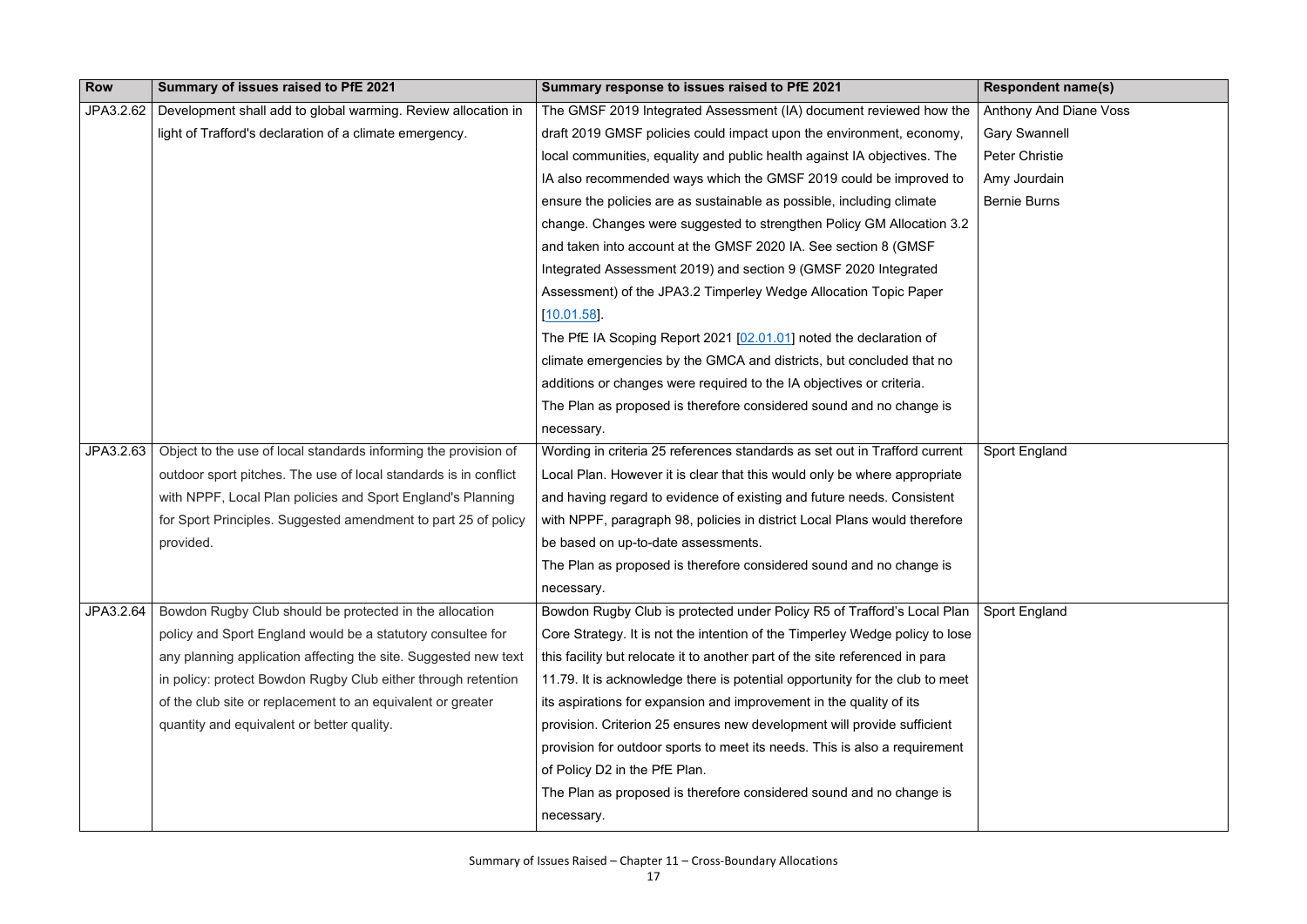| <b>Row</b> | Summary of issues raised to PfE 2021                             | Summary response to issues raised to PfE 2021                                | <b>Respondent name(s)</b> |
|------------|------------------------------------------------------------------|------------------------------------------------------------------------------|---------------------------|
|            |                                                                  |                                                                              |                           |
|            |                                                                  |                                                                              |                           |
| JPA3.2.65  | Lack of supporting evidence for how the biodiversity net gain    | Policies JP G 9 and JPA 3.2 set out the requirement for Biodiversity Net     | Mark Fish                 |
|            | target of 10% will be achieved.                                  | Gain (BNG). Details on how this will be delivered will be part of the        | Ross Harding              |
|            |                                                                  | detailed Materplan/SPD and individual planning applications. However,        |                           |
|            |                                                                  | the rural park offers very good opportunities for delivery of BNG. More      |                           |
|            |                                                                  | information on opportunities is also set out in the Stage 2 Greater          |                           |
|            |                                                                  | Manchester Green Belt Study – Identification of Opportunities to Enhance     |                           |
|            |                                                                  | the Beneficial use of the GM Green Belt (2020) [07.01.12].                   |                           |
|            |                                                                  | The Plan as proposed is therefore considered sound and no change is          |                           |
|            |                                                                  | necessary.                                                                   |                           |
|            | Flood risk:                                                      |                                                                              |                           |
| JPA3.2.66  | Concern about increased flooding as a result of development      | The Plan should be read a whole.                                             | David Bentley             |
|            | particularly as areas like Clay lane fields and Fairywell Brook  | A Strategic Flood Risk Assessment has been undertaken [04.02.01]             | <b>Katherine Worsley</b>  |
|            | flood now.                                                       | across the plan, identifying the allocation as less vulnerable to flood risk | David Brownhill           |
|            |                                                                  | and the need for a site specific Flood Risk Assessment at the planning       | <b>Mark Fish</b>          |
|            |                                                                  | application stage in accordance with national policy and guidance. Policy    |                           |
|            |                                                                  | JP-S5 provides further detailed policy in relation to Flood Risk.            |                           |
|            |                                                                  | The Plan as proposed is therefore considered sound and no change is          |                           |
|            |                                                                  | necessary.                                                                   |                           |
|            | <b>Heritage</b>                                                  |                                                                              |                           |
| JPA3.2.67  | The existence of a deer park is not adequately supported by      | It is considered the Timperley Wedge Historic Environment Assessment         | <b>Mark Fish</b>          |
|            | evidence.                                                        | [10.01.48] provides sufficient and proportionate evidence to inform          |                           |
|            |                                                                  | policies within the allocation on potential heritage assets and their        |                           |
|            |                                                                  | protection.                                                                  |                           |
|            |                                                                  | The Plan as proposed is therefore considered sound and no change is          |                           |
|            |                                                                  | necessary.                                                                   |                           |
|            | Noise, Light and Air Quality/Pollution :                         |                                                                              |                           |
| JPA3.2.68  | Significant concern about an increase in air pollution           | Policy JP-S 6 sets out a comprehensive range of measure to support           | <b>Caroline Davies</b>    |
|            | particularly with the existing pollution from Manchester Airport | improvements in air quality and any development at Timperley Wedge will      | <b>Katherine Worsley</b>  |
|            | and the effect of this on the health of residents.               | need to be in accordance with this policy. Development will incorporate      | Siobhan Maskell           |
|            |                                                                  | appropriate air quality mitigation particularly along major transport        | <b>Gary Swannell</b>      |

| <b>Respondent name(s)</b> |
|---------------------------|
|                           |
| <b>Mark Fish</b>          |
| <b>Ross Harding</b>       |
|                           |
|                           |
|                           |
|                           |
|                           |
|                           |
|                           |
| David Bentley             |
| Katherine Worsley         |
| <b>David Brownhill</b>    |
| <b>Mark Fish</b>          |
|                           |
|                           |
|                           |
|                           |
| <b>Mark Fish</b>          |
|                           |
|                           |
|                           |
|                           |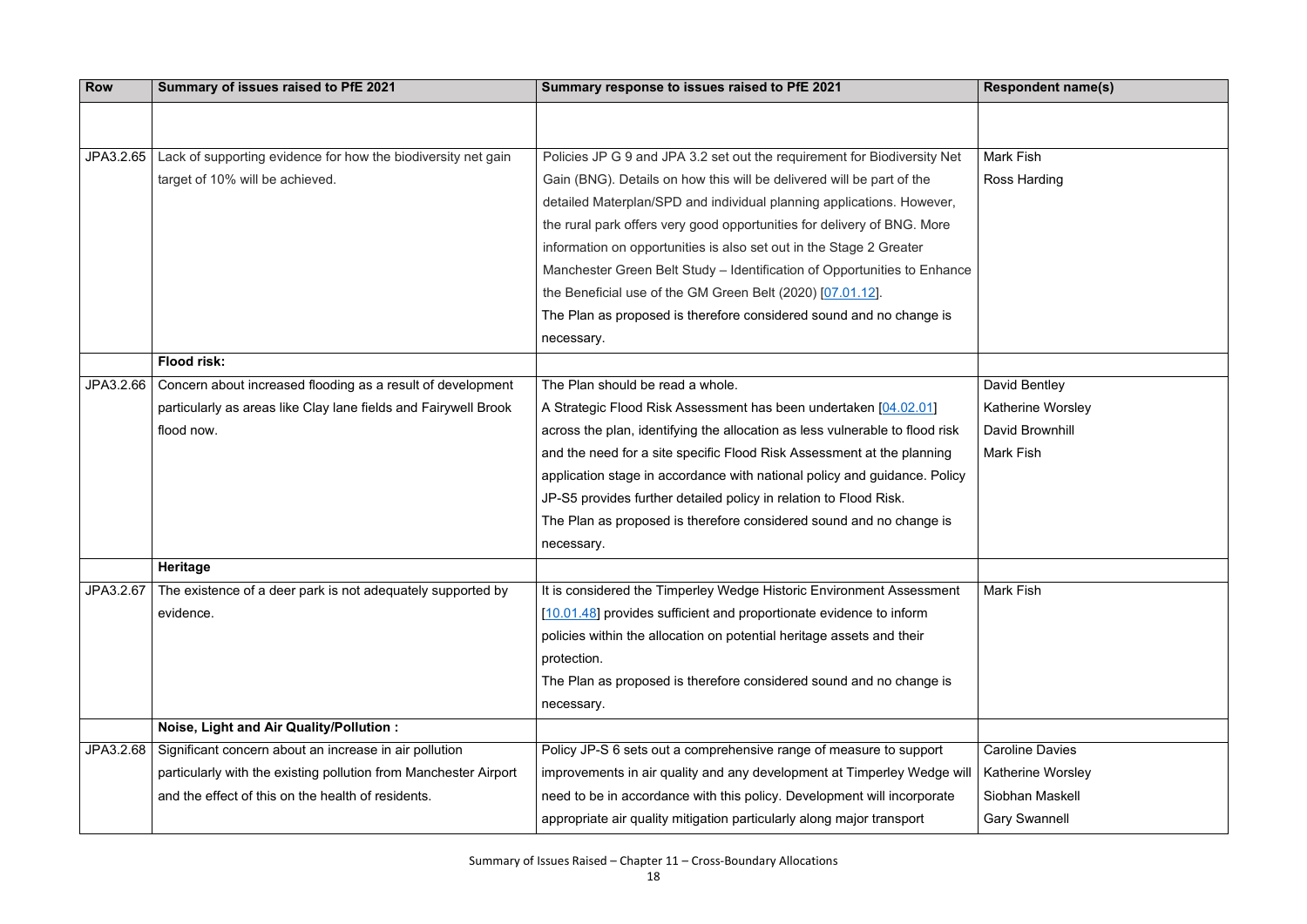| <b>Row</b> | Summary of issues raised to PfE 2021                          | Summary response to issues raised to PfE 2021                              | <b>Respondent name(s)</b>       |
|------------|---------------------------------------------------------------|----------------------------------------------------------------------------|---------------------------------|
|            |                                                               | corridors and a full air quality assessment will need to be submitted as   | <b>Charlotte Starkey</b>        |
|            |                                                               | part of the planning application process. See JPA3.2 Timperley Wedge       |                                 |
|            |                                                               | Allocation Topic Paper [10.01.58] - Section 22 Air Quality.                |                                 |
|            |                                                               | The Plan as proposed is therefore considered sound and no change is        |                                 |
|            |                                                               | necessary.                                                                 |                                 |
| JPA3.2.69  | Concern about an increase in noise and light pollution from   | Development at the allocation will be required to incorporate appropriate  | <b>Bernie Burns</b>             |
|            | proposed development. The airport can already be heard.       | noise mitigation particularly along the M56 motorway, the Metrolink and    | <b>Anthony And Diane Vo</b>     |
|            |                                                               | HS2 corridors. A noise assessment will be required to be submitted as      |                                 |
|            |                                                               | part of the planning application process. See JPA3.2 Timperley Wedge       |                                 |
|            |                                                               | Allocation Topic Paper [10.01.58] - Section 23 Noise.                      |                                 |
|            |                                                               | Light pollution will also be addressed in any planning application.        |                                 |
|            |                                                               | The Plan as proposed is therefore considered sound and no change is        |                                 |
|            |                                                               | necessary.                                                                 |                                 |
|            | Other:                                                        |                                                                            |                                 |
| JPA3.2.70  | No mention of the need for new public houses in the policy.   | The policy refers to the provision of community facilities as part of the  | <b>Trafford &amp; Hulme CAN</b> |
|            |                                                               | allocation. Community Facilities include public houses.                    |                                 |
|            |                                                               | The Plan as proposed is therefore considered sound and no change is        |                                 |
|            |                                                               | necessary.                                                                 |                                 |
| JPA3.2.71  | The consultation has not been properly publicised and has not | Comment not relevant to the content of the Chapter 11. Matter addressed    | <b>Gary Swannell</b>            |
|            | met the requirements of the Statement of Community            | elsewhere.                                                                 |                                 |
|            | Involvement.                                                  | The Plan as proposed is therefore considered sound and no change is        |                                 |
|            |                                                               | necessary.                                                                 |                                 |
| JPA3.2.72  | Failure to comply with Duty to Co-operate.                    | Comment not relevant to the content of Chapter 11. Matter addressed        | Amy Jourdain                    |
|            |                                                               | elsewhere.                                                                 |                                 |
| JPA3.2.73  | Concerned relationship of RLAM with the authorities may be    | The Council have been working with a group of major landowners of land     | <b>Gerard Dolan</b>             |
|            | having undue impact on developing Green Belt land.            | in the Timperley Wedge allocation for a number of years, jointly producing |                                 |
|            |                                                               | and funding the Masterplan for the Timperley Wedge Allocation              |                                 |
|            |                                                               | [10.01.23]. RLAM are part of this group.                                   |                                 |
|            |                                                               | The Plan as proposed is therefore considered sound and no change is        |                                 |
|            |                                                               | necessary.                                                                 |                                 |
| JPA3.2.74  | The collaborative approach taken for the masterplan is not    | The Policy reflects many aspects of the masterplan but also a number of    | The CartilageFamily             |
|            | reflected in the policy.                                      | evidence sources including Viability, transport and Housing Needs and      | <b>Bowdon Rugby Club</b>        |

| <b>Respondent name(s)</b>         |
|-----------------------------------|
| <b>Charlotte Starkey</b>          |
|                                   |
|                                   |
|                                   |
| <b>Bernie Burns</b>               |
| <b>Anthony And Diane Voss</b>     |
|                                   |
|                                   |
|                                   |
|                                   |
|                                   |
|                                   |
| <b>Trafford &amp; Hulme CAMRA</b> |
|                                   |
|                                   |
| <b>Gary Swannell</b>              |
|                                   |
|                                   |
| Amy Jourdain                      |
|                                   |
| <b>Gerard Dolan</b>               |
|                                   |
|                                   |
|                                   |
|                                   |
| The CartilageFamily               |
| <b>Bowdon Rugby Club</b>          |